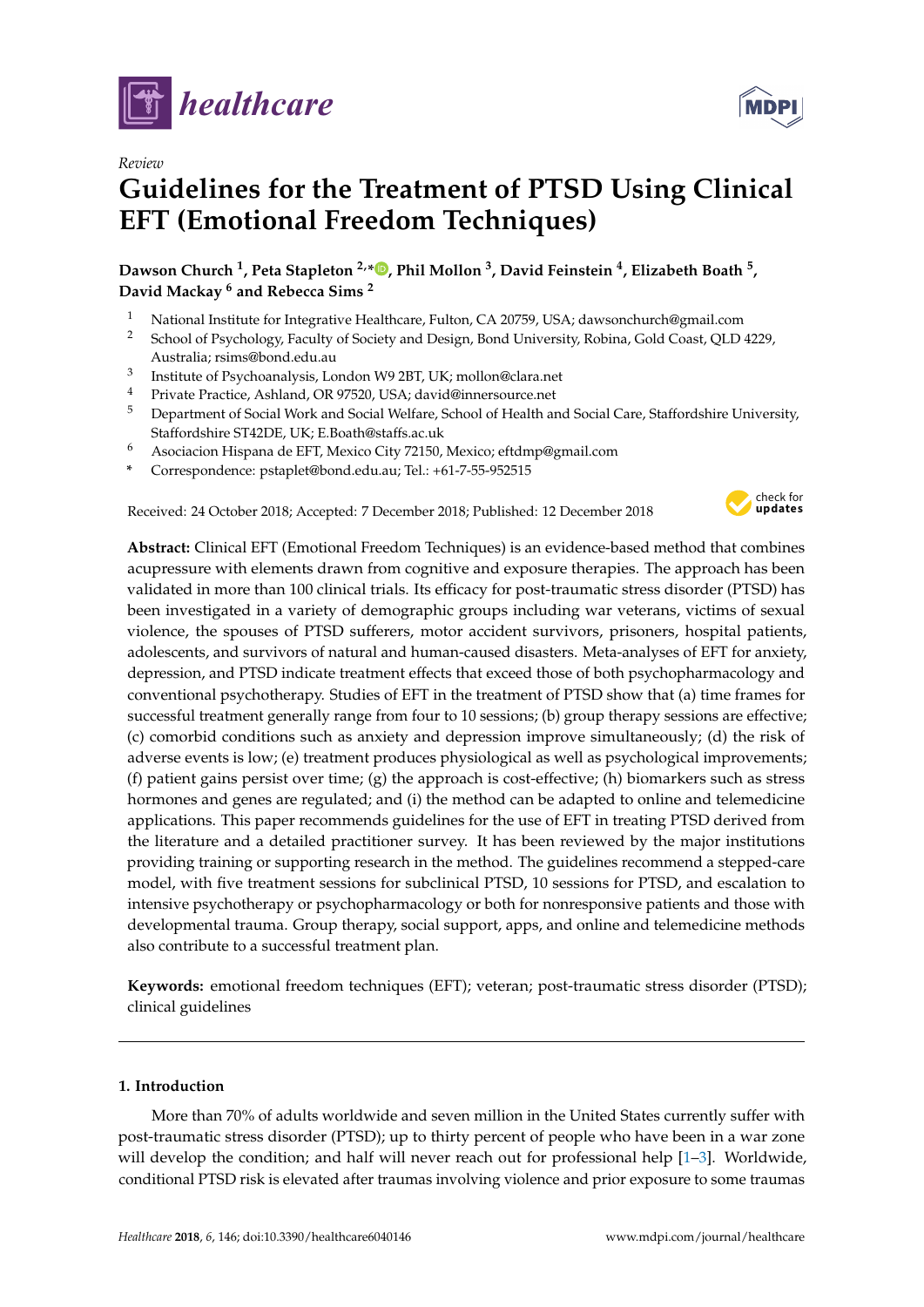involving violence is associated with generalized vulnerability to subsequent PTSD [\[2\]](#page-10-1). The lifetime prevalence of PTSD varies (relevant to social background and country of residence), ranging from 1.3% to 12.2% [\[3\]](#page-11-0). Post-traumatic stress disorder develops following exposure to one or more threatening events such as natural disasters, physical or sexual abuse, violent crime, or warfare [\[2,](#page-10-1)[3\]](#page-11-0). The average duration of PTSD for people who do not receive treatment is greater than five years; it is three years if they are receiving treatment; and mean symptom duration is considerably longer than previously recognized [\[2](#page-10-1)[,4\]](#page-11-1).

Both psychological and pharmacological interventions have been developed for treating the condition. Cognitive and exposure therapies have been effective, with symptom reduction being a reliable benefit, but in a review of studies conducted between 1980 and 2015 of cognitive processing therapy and prolonged exposure with military and veteran populations, two-thirds still met the diagnostic criteria for PTSD at the end of treatment [\[5\]](#page-11-2). Another study involving 804 clinicians treating 1931 veterans with prolonged exposure was somewhat more encouraging, but still found 46% meeting the diagnostic criteria for PTSD following treatment [\[6\]](#page-11-3). Pharmacological interventions such as selective serotonin reuptake inhibitors (SSRIs) have been shown to reduce symptoms or symptom intensity in approximately 60% of PTSD patients, but only 20% to 30% achieve complete remission, and symptoms tend to return when the medication is no longer being administered [\[7\]](#page-11-4).

More effective therapies are clearly needed, particularly for the millions who still suffer with PTSD after receiving treatment. This paper examines Clinical EFT (Emotional Freedom Techniques) as a potentially highly effective treatment, and it presents PTSD treatment guidelines that were systematically derived from clinical trials and practitioner input.

# *1.1. The Nature and Treatment of PTSD*

Post-traumatic stress disorder symptoms include flashbacks, nightmares, intrusive thoughts, severe anxiety, hypervigilance, sleep disturbance, physical aggression, and poor concentration. These symptoms are associated with deterioration in health, relationships, and job performance as well as efforts to avoid thoughts, memories, situations, and individuals associated with the threatening event or events. Although most individuals are exposed to threatening events during their lifetime, the majority do not develop PTSD [\[8\]](#page-11-5).

# *1.2. Prevalence*

Up to 30% of individuals experiencing significant trauma will develop PTSDs [\[9\]](#page-11-6) with the lifetime prevalence varying from 1.3% to 12.2%, and the 1-year prevalence 0.2% to 3.8% [\[3\]](#page-11-0). Higher prevalence is found in lower income areas, in conflict and post-conflict zones, and in countries with less access to mental health care [\[10\]](#page-11-7). Personal factors that contribute to susceptibility for developing the disorder include the type of the threatening event, age at exposure, gender, and a pre-existing psychological vulnerability [\[2\]](#page-10-1). For instance, adults exposed to traumatic events are more likely to develop PTSD if they were traumatized as children. Women are more than twice as likely as men to experience the disorder [\[11\]](#page-11-8).

#### *1.3. Prognosis*

A review of longitudinal studies published between 1998 and 2010 found that in populations exposed to trauma, a mean of 28.8% suffering PTSD-like symptoms one month after the trauma, with a wide range, however, of 3.1% to 87.5%. At 12 months, it was 17.0%, with a range of 0.6% to 43.8% [\[12\]](#page-11-9). More than a third of those with PTSD never recover [\[9\]](#page-11-6). Post-traumatic stress disorder that is "treatment resistant", with only symptom management being realistic, is widely recognized as a "common clinical problem" ([\[13\]](#page-11-10), p. 511). A comprehensive review of the duration of PTSD symptomology in individuals who do not receive treatment found that a mean of 51.7% experienced a remission of symptoms within five months following the traumatic event (range was 8% to 89%) and that PTSD tends to remit in only about half of individuals after a period of more than three years [\[14\]](#page-11-11).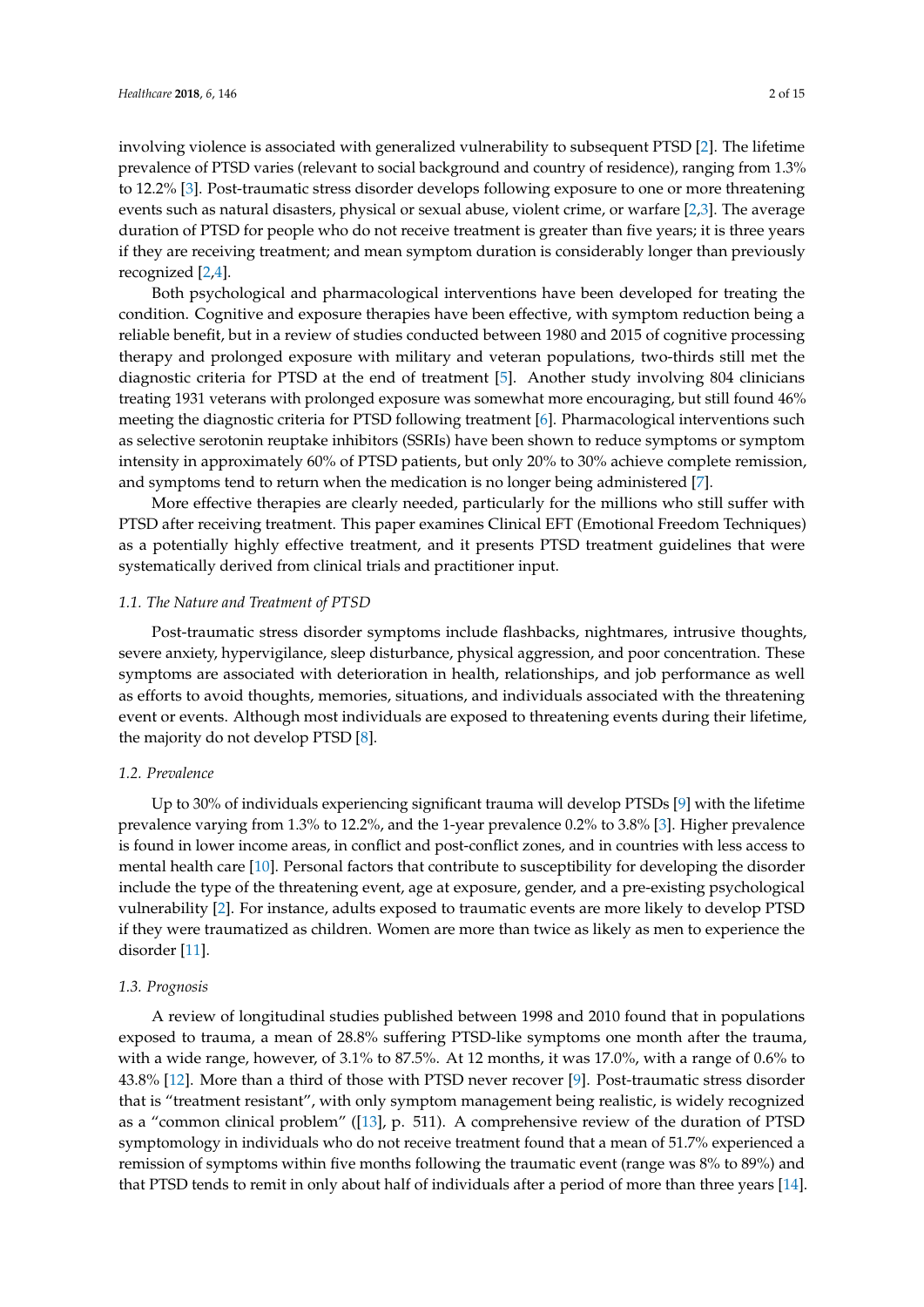The prognosis for sufferers also deteriorates if diagnosis occurs more than five months following trauma [\[14\]](#page-11-11).

#### *1.4. Diagnosis and Assessment*

While definitive biological tests are currently unavailable to assist in the diagnosis and assessment of PTSD, checklists and interviews exploring PTSD symptomology have been developed and validated to assist in confirming PTSD diagnoses. The clinician administered PTSD scale for DSM-5 (CAPS-5) is considered the gold standard for PTSD assessment [\[15\]](#page-11-12). This is a 30-item interview, useful across a variety of settings, taking approximately 30 to 60 min to administer [\[15\]](#page-11-12). Also, commonly used is the self-report PTSD checklist for DSM-5 (PCL-5), which consists of 20 items and can be completed in less than 10 min [\[15\]](#page-11-12).

## *1.5. Complex PTSD*

A separate diagnostic category termed "developmental trauma disorder" or "complex PTSD" has been proposed for individuals traumatized as children [\[16](#page-11-13)[,17\]](#page-11-14). While the brain is developing, particularly during the first six years after birth, limited coping resources for severe trauma results in dysfunctional emotional learnings that are especially difficult to treat [\[18\]](#page-11-15). Insecure attachment at an early age can also result in neurologically hardwired dystopian beliefs about the nature of relationships and of the world [\[17\]](#page-11-14). The World Health Organization [\[19\]](#page-11-16) was the first major health organization to adopt "Complex PTSD" into its diagnostic guidelines.

# *1.6. Delayed-Onset PTSD*

Post-traumatic stress disorder symptoms sometimes do not appear until months after the traumatizing event. While research into delayed-onset PTSD (defined as onset more than six months after the precipitating event) is limited, a review of existing studies found that "delayed onset PTSD in the absence of any prior symptoms was rare, whereas delayed onsets that represented exacerbations or reactivations of prior symptoms accounted on average for 38.2% and 15.3%, respectively, of military and civilian cases of PTSD" [\[20\]](#page-11-17).

# *1.7. Conventional PTSD Treatments*

Biological as well as psychological factors contribute to the development and maintenance of PTSD symptomology, and both pharmacological and psychological interventions have been shown to significantly reduce PTSD symptomology [\[8\]](#page-11-5). Each is briefly discussed here.

#### *1.8. Pharmacological*

Most of the research into pharmacological treatments for PTSD has focused on selective serotonin reuptake inhibitors (SSRIs), which have been found to produce a broad effect on PTSD symptoms, including reductions in avoidance behavior, hyperarousal, and intrusive re-experiencing of the event [\[21\]](#page-11-18). These changes are associated with improved quality of life. Longer duration of SSRI use, for example 36 instead of 12 weeks, has been associated with higher treatment response. Discontinuation of SSRIs is, however, often followed by a relapse of PTSD symptoms [\[21](#page-11-18)[,22\]](#page-11-19). While, pharmacological interventions combined with psychotherapy can be efficacious in the treatment of PTSD, many individuals fail to respond to either [\[23\]](#page-11-20).

# *1.9. Psychological*

Exposure-oriented behavioral interventions are frequently used in the treatment of PTSD. They are based on the principle that fear can be both conditioned and extinguished through exposure [\[8\]](#page-11-5). Prolonged exposure therapy utilizes protocols consisting of between eight and 15 sessions,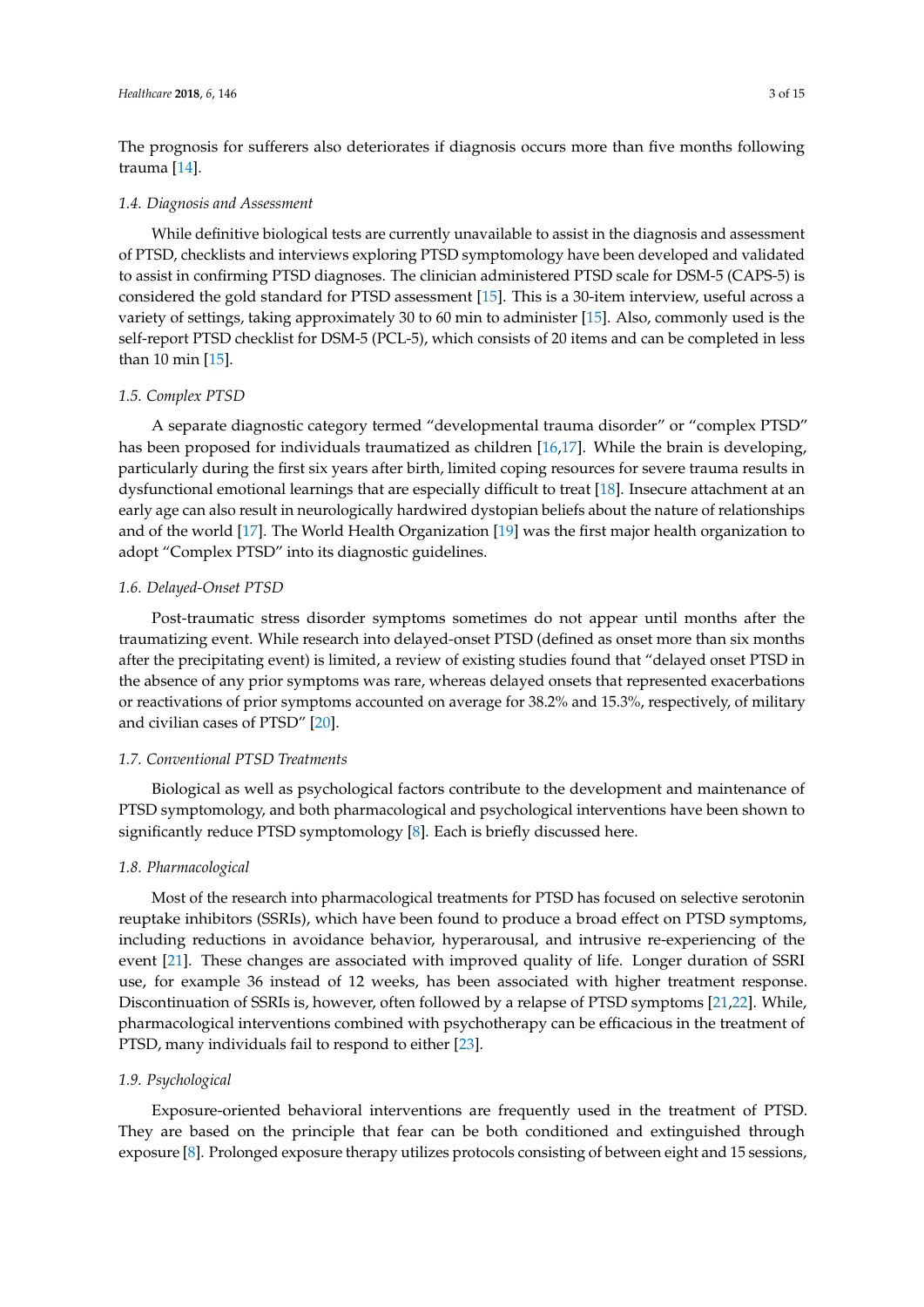administered once or twice weekly, with a session duration of between 60 and 90 min [\[24\]](#page-11-21). Prolonged exposure has been shown to lead to clinical gains in 60% of veterans diagnosed with PTSD [\[6\]](#page-11-3).

Psychological interventions have evolved to incorporate greater emphasis on cognitions, rather than focusing primarily on symptoms and behaviors [\[25\]](#page-11-22). One of the most common of these modalities is cognitive processing therapy (CPT), which concentrates on the modification of maladaptive thinking patterns. Typically consisting of 12 sessions, a course of CPT treatment aims to develop strategies for generating more useful or more accurate thinking patterns and utilizes self-written impact statements of the traumatic event [\[8\]](#page-11-5). Cognitive processing therapy is markedly superior to waitlist control groups, and in some studies, has been found to be superior to prolonged exposure techniques [\[26\]](#page-12-0).

Trauma-focused cognitive behavior therapy (TF-CBT) is another psychological intervention used to treat emotional and behavioral difficulties associated with trauma, including PTSD [\[27\]](#page-12-1). The goal of TF-CBT is to provide psychoeducation and assist the individual in identifying and coping with emotions, thoughts, and behaviors, using techniques such as relaxation, trauma narrative development and processing, and in vivo gradual exposure. Other cognitive-based therapy protocols, and combined exposure and cognitive therapy protocols, also demonstrate promising results in the treatment of PTSD [\[28\]](#page-12-2). Despite these advances, between 46% and 66% of patients still meet the diagnostic criteria of PTSD following cognitive or prolonged exposure therapies and research trials indicate clients do not stay in these types of therapies for the required length of time [\[5,](#page-11-2)[6](#page-11-3)[,23\]](#page-11-20).

Eye movement desensitization and reprocessing (EMDR) is based on Shapiro's [\[29\]](#page-12-3) observation that certain techniques using bilateral eye movements, while focused on a traumatic memory, "caused the simultaneous desensitization and cognitive restructuring of memories" (p. 13). Bilateral eye movements as well as other forms of bilateral stimulation seem to reduce the distress associated with the memories, allowing the development of more adaptive thinking patterns [\[30\]](#page-12-4). Research concerning the treatment of PTSD suggests that CBT and EMDR are equally effective to, or exceed the effectiveness of, psychopharmacology in the long term [\[28\]](#page-12-2).

## *1.10. PTSD in Veterans*

Post-traumatic stress disorder is particularly prevalent and difficult to treat among individuals with war-related PTSD [\[2\]](#page-10-1). Even following a course of treatment, up to two-thirds of veterans still meet the diagnostic criteria of PTSD [\[5\]](#page-11-2). Adjustment from deployment and reintegration into family and community life are also negatively impacted by the impaired physical, psychological, social, and occupational functioning that are associated with the disorder. Meanwhile, the financial burden of PTSD in veterans is enormous for both the individual and the government [\[15\]](#page-11-12).

Multiple factors influence the likelihood of a service member developing PTSD. These include a younger age at the time of exposure to the traumatic event, belonging to an ethnic minority, lower socioeconomic status, lower military rank, lower educational level, more frequent and longer deployments, prior psychological problems, and lack of social support [\[31\]](#page-12-5).

#### *1.11. Clinical EFT*

Developed in the early 1990s, Clinical EFT is a psychophysiological intervention which combines psychological methods drawn from conventional therapies with somatic stimulation. The American Psychological Association (APA) has been providing continuing education credits for courses in EFT since 2011. In the U.K., the National Institute for Health and Care Excellence, a governmental authority, has established a category for treating PTSD, "Combined Somatic and Cognitive Therapy", which includes EFT. While numerous variants of EFT have been put forth, Clinical EFT is distinguished by having been validated in clinical trials that conform to the APA's Division 12 (Clinical Psychology) standards for empirically supported treatments [\[32](#page-12-6)[,33\]](#page-12-7). The research supporting Clinical EFT has utilized a protocol which has remained stable through three editions of the EFT Manual [\[34\]](#page-12-8). The Guidelines for treating PTSD developed in this paper are pertinent for treatment approaches that are based primarily on that Manual, whether they are called "EFT", "Clinical EFT", or another variation.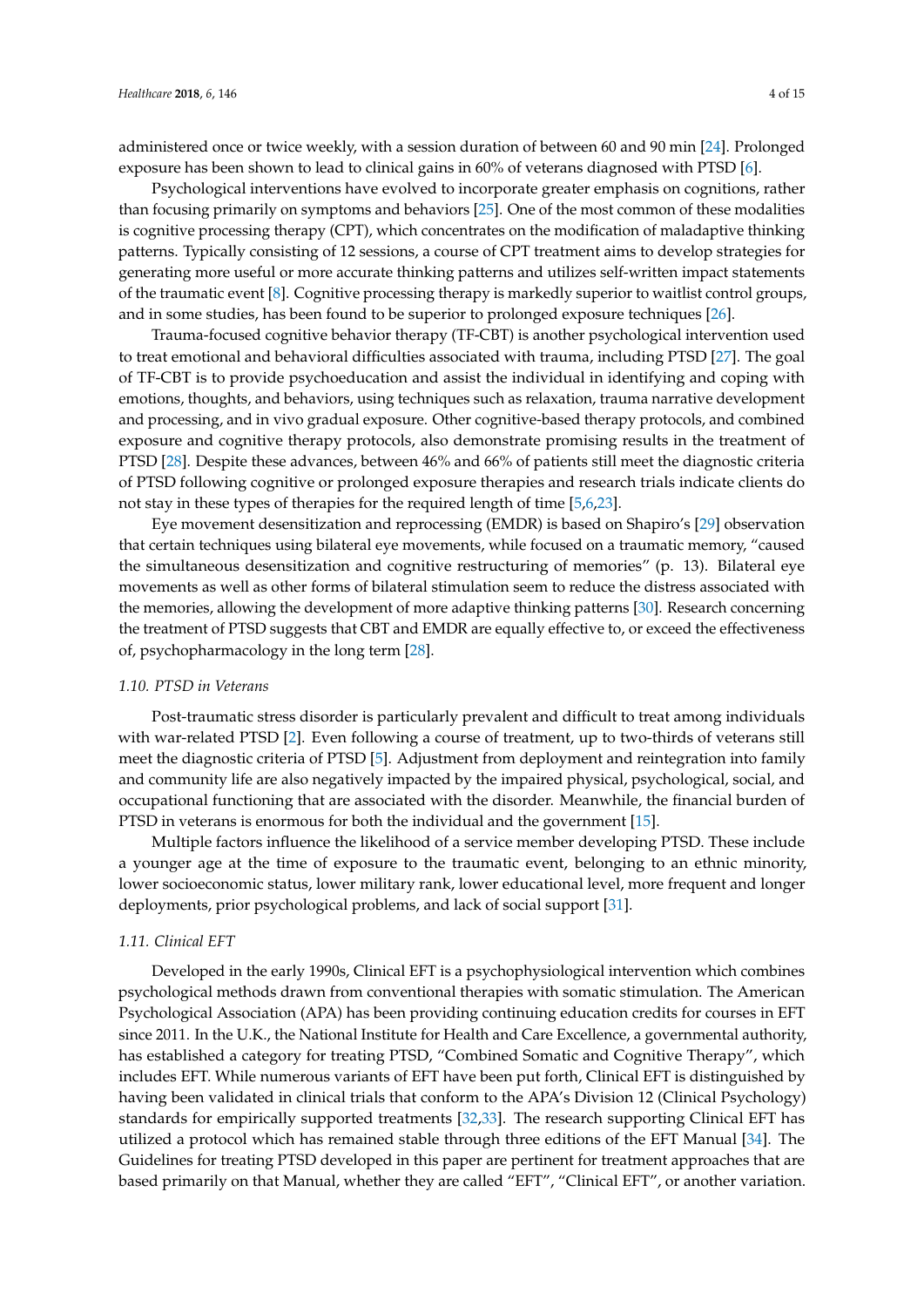# **2. The Clinical EFT Protocol**

The cognitive components of Clinical EFT are drawn from CBT and exposure therapy. A typical sequence in the treatment of PTSD might be to have the client vividly recall details of a traumatizing event (exposure) while pairing the memory with emotionally neutral statements (cognitive reframing). To these cognitive and exposure elements, EFT adds the stimulation of a pre-established set of eight acupuncture points (acupoints) by tapping on them with the fingertips, a form of acupressure [\[34\]](#page-12-8). For this reason, EFT is often referred to as simply "tapping", and the EFT Manual [\[34\]](#page-12-8) outlines the process that has been validated in trials. The typical process involves, for example, a "Setup Statement" that consists of a reference to the traumatic event or related feelings combined with a self-acceptance statement and acupoint tapping. The wording of a typical Setup Statement might be: "Even though I vividly recall the horror of the bomb blast, I deeply and completely accept myself." During the Setup

Statement, the client taps on an acupoint on the side of the hand. For the remainder of the process, they gently tap with two fingers on the eight or more acupoints listed in the manual [\[34\]](#page-12-8) which include: start of the eyebrow, side of the eye, under the eye, under the nose, under the lips (chin crease), an inch under the collarbone, under the arm, and top of the head. During this time the client says a "Reminder Phrase" (typically a shortened version of the Setup Statement, e.g., one or two words such as "the horror"). To determine the impact of a given procedure, the intensity of the traumatic event is rated by the client using a Subjective Units of Distress (SUD) rating [\[35\]](#page-12-9), an 11-point Likert scale ranging from 0 (no distress) to 10 (maximum distress). These ratings, which may be taken numerous times during a single session, guide the therapist in determining the next treatment step.

Six comparative studies and a meta-analysis have addressed the question of whether acupoint tapping is an essential ingredient for the favorable outcomes reported following EFT treatments, or whether the cognitive, exposure, and non-specific therapeutic elements of the protocol are the primary active ingredients [\[36\]](#page-12-10). Otherwise identical protocols with and without the acupoint tapping component were compared, and those which included tapping produced a significantly larger effect size than those with the other components but without tapping.

#### *2.1. Changes in Biological Markers Following EFT Treatments*

As might be expected from a therapy that includes a strong somatic component, measurable changes in biological markers have been found following EFT treatments. Hormonal shifts have been identified, including reductions in cortisol production that were statistically greater than cortisol reductions following a supportive counselling session [\[37\]](#page-12-11). Changes in blood flow patterns within the brain have been identified in pre- and post-treatment fMRI readings [\[38\]](#page-12-12). Studies examining the epigenetic effects of EFT treatment have found regulation of a range of genes related to health and mental health [\[37,](#page-12-11)[39,](#page-12-13)[40\]](#page-12-14). For instance, a one-hour EFT psychotherapy session found that EFT was associated with the regulation of 72 genes, including those involved in learning and memory, regeneration of neural white matter, enhanced synaptic connectivity, neuronal survival after DNA damage, tumor suppression, insulin regulation, heightened immunity, inflammation, and antiviral activity [\[39\]](#page-12-13).

# *2.2. Efficacy*

Evidence demonstrating the effectiveness of EFT and other acupoint psychotherapies has steadily increased in recent years. A systematic review of literature through April 2012 [\[41\]](#page-12-15) identified 51 outcome studies, including 18 randomized controlled trials (RCTs). Six years later, more than 100 clinical trials, with nearly half being RCTs, have consistently shown EFT to produce positive clinical outcomes (available from the online database maintained at [www.Research.EFTuniverse.com\)](www.Research.EFTuniverse.com). The approach has also been the subject of more than 40 peer-reviewed concept papers and systematic reviews which have established it as an evidence-based treatment for a range of disorders [\[42\]](#page-12-16).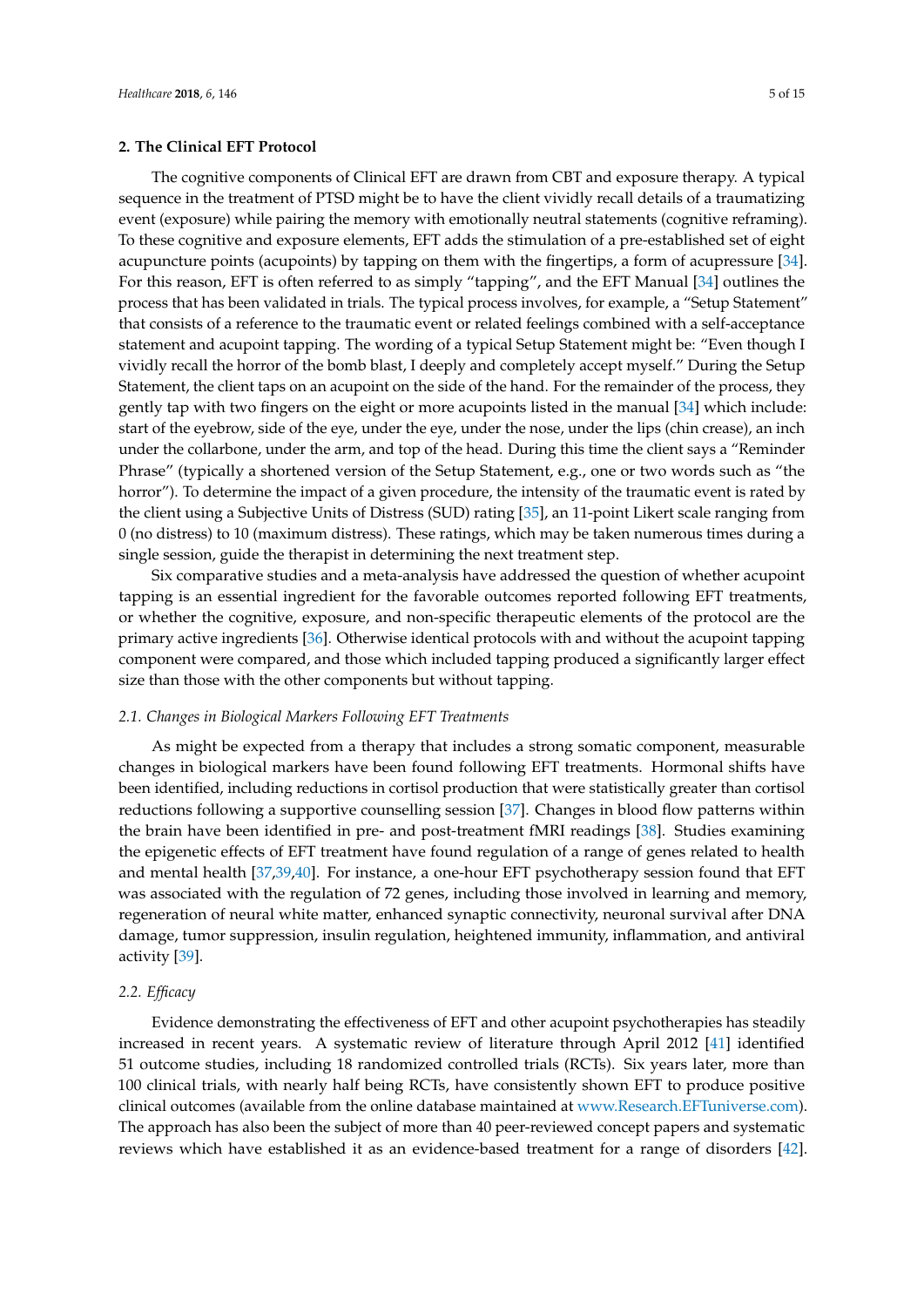For instance, meta-analyses of EFT for anxiety [\[43\]](#page-12-17), depression [\[44\]](#page-12-18), and PTSD [\[45\]](#page-12-19) each found large effect sizes (Cohen's d or Hedge's g above 0.8).

#### *2.3. Treating PTSD with Clinical EFT*

The PTSD meta-analysis examined seven RCTs [\[45\]](#page-12-19). Emotion Freedom Techniques had a large treatment effect compared to control groups who received standard care, produced equivalent outcomes to other evidence-based therapies—specifically CBT and EMDR—and its effect sizes exceeded those of psychopharmacological interventions. As a result of such encouraging findings, Clinical EFT is finding its way into a variety of traditional institutions in the treatment of PTSD. It has, for instance, been used at Fort Hood, the largest US military base, in the "Warrior Combat Stress Reset Program" which combined relaxation techniques with EFT and EMDR for the remediation of PTSD [\[46\]](#page-12-20). This group of studies found that the treatment time frame required to remediate PTSD ranged from 4 to 10 sessions [\[45\]](#page-12-19).

# *2.4. Populations that Respond*

The efficacy of EFT for PTSD has been investigated in a variety of populations, including war veterans, victims of sexual violence, the spouses of PTSD sufferers, motor accident survivors, prisoners, hospital patients, adolescents, and survivors of natural and human-caused disasters [\[42\]](#page-12-16). The clinical outcomes demonstrated in the literature appear to be generalizable to a wide variety of populations and settings. Indeed, the clinical trials of PTSD report that less than 10% of clients make little or no progress with EFT and this is reflected in the low dropout rates. In the seven studies reported in the meta-analysis of EFT for PTSD, the mean dropout rate was under 10% [\[45\]](#page-12-19).

## *2.5. Safety*

A core clinical dilemma when treating PTSD is that traumatic memories need to be addressed and processed in order for recovery to occur, but approaching these memories runs the risk of re-traumatization and resulting exacerbation of symptoms [\[47](#page-12-21)[–49\]](#page-12-22). Moreover, traumatic memories are stored differently from autobiographical memory, being more in the form of sensory-motor reliving of the traumatic experience, and often in an unintegrated mode that is not yet mediated via language [\[17](#page-11-14)[,50\]](#page-13-0). Clinical EFT contains inherent procedural elements that are designed to minimize the danger of re-traumatization by approaching the traumatic memory in graduated steps and reducing arousal at each step, making EFT unusually gentle and safe. The approach leads clients into a position from which the traumatic memory can be narrated without emotional distress. A review of studies involving more than one thousand subjects found no "adverse events" to have been reported ([\[42\]](#page-12-16), p. 650). Based on the extensive research demonstrating Clinical EFT's efficacy and safety for treating PTSD, the VA has designated it as a "generally safe therapy" [\[51\]](#page-13-1).

## *2.6. Group Treatment*

In addition to individual treatment sessions, group EFT has also been found to be effective [\[52\]](#page-13-2). A unique dynamic within EFT group sessions is called "Borrowing Benefits" (Church, 2013b). Borrowing Benefits refers to the way that a group member's SUD level on a pre-selected personal issue can be lowered by simply watching and tapping along as another group member is guided by the therapist in front of the group. Several studies show that Borrowing Benefits produces significant clinical gains in participants [\[53](#page-13-3)[–55\]](#page-13-4). For instance, in a study of 218 veterans and their spouses, PTSD symptomology was evaluated before and after a seven-day retreat in which group sessions that utilized Borrowing Benefits were one of the core therapeutic activities [\[55\]](#page-13-4). Prior to participating in the retreat, 83% of the veterans were above the PTSD cutoff on a symptom checklist; following the retreat, this had been reduced to 28%. For the spouses, 29% were in the PTSD range prior to the retreat; 4% following the retreat.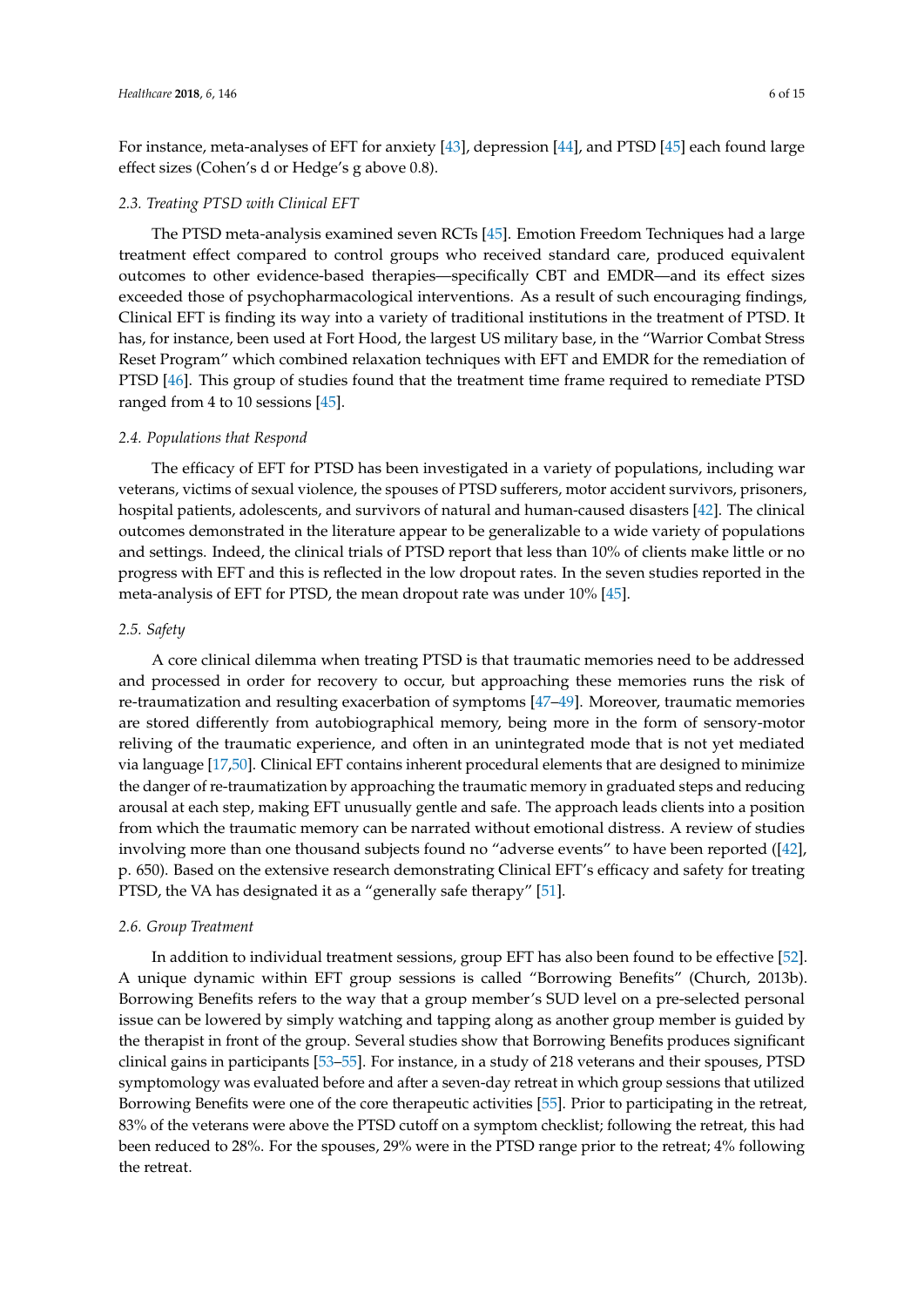## *2.7. Online, App, and Telemedicine Treatment Sessions*

In a study of individuals suffering from fibromyalgia, participants were treated entirely online using an EFT protocol [\[56\]](#page-13-5). Significant improvements were found in anxiety, depression, and pain. Another study compared EFT delivered via face-to-face sessions with EFT delivered via telephone with a group of veterans reporting clinical symptoms that fall above the PTSD threshold [\[57\]](#page-13-6). The in-person sessions produced significantly stronger outcomes (91% symptom reduction to below the PTSD range vs. 67% for the telephone sessions). While a 67% recovery rate might not be optimal, it is superior to recovery rates identified in meta-analyses of psychopharmacology and in-office talk therapy studies. For instance, a comparison of meta-analytic reviews showing large effect sizes in treating PTSD for cognitive therapies (Hedge's  $g = 1.63$ ), exposure therapies (1.08), EMDR (1.01), and the medication Topiramate (1.20) [\[45\]](#page-12-19). In contrast, six of the seven studies they reviewed of EFT treatments for PTSD exceeded each of these effect sizes, and all seven showed a large effect. In any case, the preliminary evidence from online and telephone applications of EFT indicates that psychological improvement appears to result from such remote interventions.

Self-guided online programs for applying EFT in the treatment of PTSD are also available. In addition to providing veterans with access to practitioners of Clinical EFT, the web site of the Veterans Stress Project [\(www.StressProject.org,](www.StressProject.org) a program of the National Institute for Integrative Healthcare) hosts a virtual interactive therapy program called Battle Tap [\[58\]](#page-13-7). Battle Tap allows veterans to log on and conduct tapping sessions at the time and place of their choosing and with complete anonymity. After entering the site, they describe their concerns, which the software then integrates into a customized Setup Statement. They are then guided via video sessions recorded with other veterans in which they use Borrowing Benefits to reduce PTSD symptoms. Battle Tap is supplemented by a variety of PTSD apps and other resources recommended by APA Division 56 (Trauma Psychology, [https://www.apatraumadivision.org/793/veteran-resources.html#apps\)](https://www.apatraumadivision.org/793/veteran-resources.html#apps). The Battle Tap web site will also refer veterans to EFT apps which are currently under development.

#### *2.8. Simultaneous Treatment of PTSD and Comorbid Conditions*

Post-traumatic stress disorder is typically comorbid with other diagnoses, most often depression, anxiety, substance dependence or abuse, or chronic pain [\[15\]](#page-11-12). Emotion Freedom Technique studies examining the relationships among PTSD and co-morbid conditions have found that reductions in PTSD symptoms correlate with reductions in anxiety, depression, and pain [\[54,](#page-13-8)[59\]](#page-13-9). When veterans have been successfully treated for PTSD, levels of traumatic brain injury (TBI) symptoms have also been reduced [\[60](#page-13-10)[,61\]](#page-13-11). Emotion Freedom Technique group treatments of PTSD using the Borrowing Benefits method also found simultaneous reductions in depression and anxiety [\[53](#page-13-3)[,54\]](#page-13-8).

#### *2.9. Prevention and Resilience*

Elevated PTSD symptoms, even if subclinical, have been shown to be a risk factor for a later diagnosis of PTSD as well as depression, alcohol abuse, and health problems [\[62](#page-13-12)[,63\]](#page-13-13). Emotion Freedom Techniques have been employed as a pre-emptive measure to treat symptoms early, enhance resiliency, and arrest the progression of the diagnosis. In one study, 21 veterans with elevated but subclinical scores on a standardized PTSD measure were no longer in the elevated range after six EFT sessions [\[62\]](#page-13-12). Participant gains were durable, with non-elevated scores maintained at follow-up periods of three and six months.

## *2.10. Summary of Benefits*

Existing RCTs and meta-analyses show that the treatment of PTSD with Clinical EFT is associated with extensive health and mental health benefits [\[37,](#page-12-11)[40,](#page-12-14)[43](#page-12-17)-45[,61](#page-13-11)[,63](#page-13-13)-65]. These include: (a) the remediation of clinical PTSD symptom levels in between 84% and 90% of veterans; (b) durable long-term treatment results; (c) generalizability across a variety of populations; (d) relatively short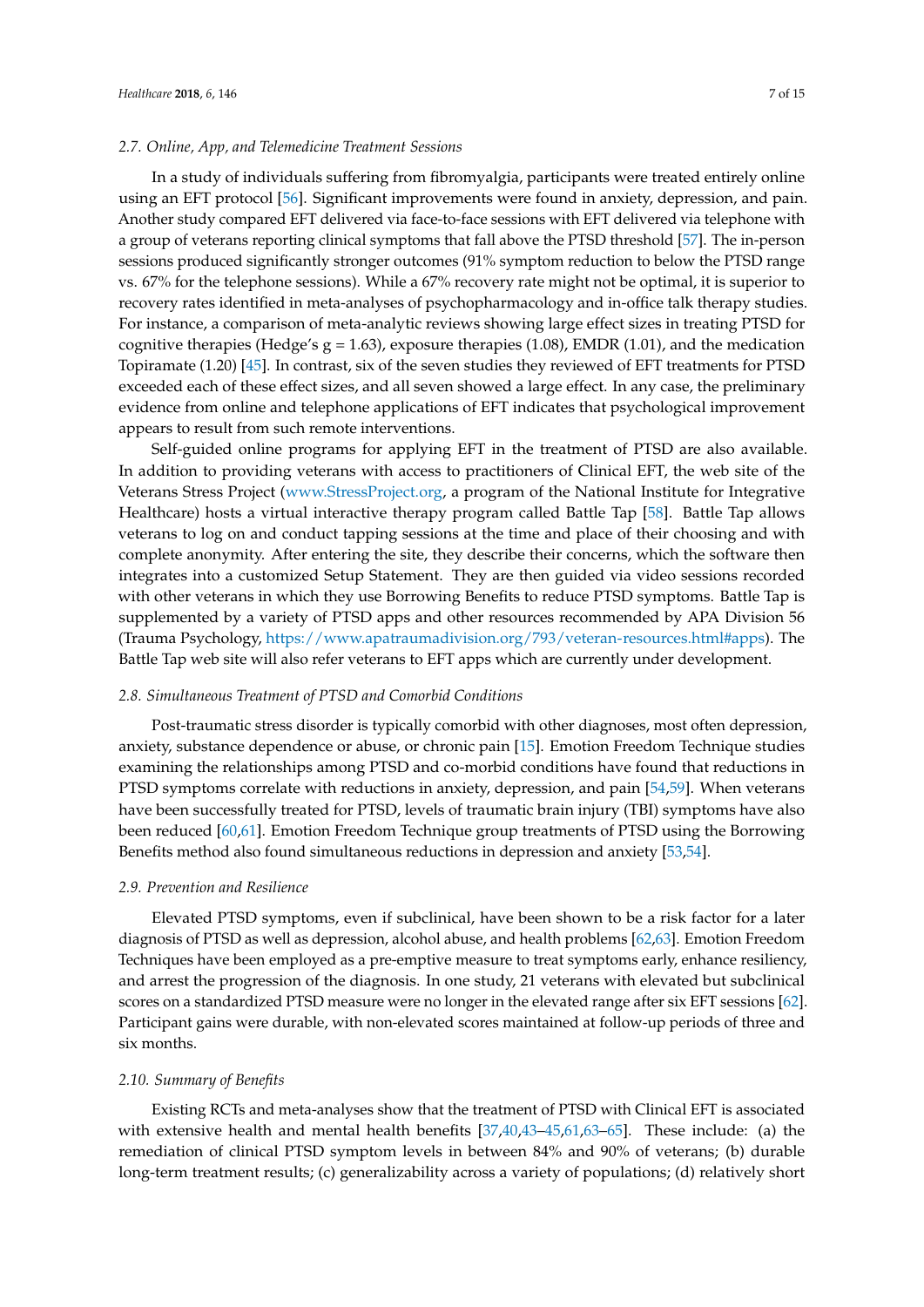timeframes, generally ranging between 4 and 10 sessions; (e) positive clinical outcomes in group as well as individual treatment settings; (f) efficacy when administered by telephone or online webcams; (g) effectiveness whether offered by life coaches or licensed mental health professionals; (h) improvement in comorbid conditions such as anxiety and depression; (i) cost-effectiveness when compared to conventional treatments; and (j) a minimal risk of adverse events. In terms of physiological impact and benefits, EFT has been shown to (a) reduce levels of stress hormones such as cortisol; (b) diminish symptoms such as pain and traumatic brain injury; (c) produce an epigenetic effect on the expression of stress genes; and (d) improve general markers of health such as resting heart rate, blood pressure, and immunoglobulin.

# **3. Clinical Guidelines for Treating PTSD with EFT**

A preliminary set of guidelines for treating PTSD with Clinical EFT was derived from a detailed practitioner survey, a review of empirical evidence, and a study of case histories [\[58\]](#page-13-7). The survey was distributed by professional groups whose members utilize EFT in the U.S. and the U.K., as well as via practitioner networks. The survey obtained information about topics such as length of EFT treatment for various PTSD severity levels, PTSD assessment instruments most commonly used, treatment outcomes, and the specific EFT techniques considered most beneficial in treating PTSD. Responses were received from 448 practitioners. Representatives from each of the major professional organizations involved with training in and/or research into EFT were then consulted to refine and finalize the Clinical Guidelines presented here [\[66\]](#page-13-15). These organizations included, in the U.S., alphabetically, the Association for Comprehensive Energy Psychology, the Energy Medicine Institute, the Energy Psychology Group, and the National Institute for Integrative Healthcare. In Canada, the Canadian Association for Integrative and Energy Therapies. In the U.K., EFT International (previously known as the Association for the Advancement of Meridian Energy Therapies). In Australia, the Evidence-Based EFT Training Group. In Spanish-speaking countries, the Asociacion Hispana de EFT (AHEFT). In French-speaking countries, the Institut Francais de Psychologique Energetique Clinique (IFPEC).

# *3.1. A Stepped-Care Model*

The recommendations in the Clinical Guidelines are based on the "stepped-care" model utilized by both the National Institute for Clinical Excellence in the U.K. (NICE) and the Veteran's Administration (VA) in the U.S. This model recommends offering the least intrusive and potentially most effective intervention for PTSD treatment first. If a patient fails to benefit from this first step, the next and potentially more intrusive treatment is recommended. Only if these initial steps fail are more intrusive methods such as psychopharmacology and intensive psychotherapy advocated. Integrated care, which considers all aspects of the individual's wellbeing, and all treatment options, should be maintained throughout the intervention process.

#### *3.2. The NICE Guidelines*

The NICE Guidelines for the treatment of PTSD suggest identification, assessment, psychoeducation, active monitoring, and referral for further assessment as the first "step" in the treatment of PTSD [\[67\]](#page-13-16). Assessments routinely involve taking a psychiatric history and inquiry into co-morbid conditions, addiction, alcohol dependence, physical health conditions, availability of social and family support, housing and other material circumstances. The information gathered may dictate referral to additional agencies. Note that the NICE Guidelines are intended for use in the U.K.'s National Health Service, where the availability of a range of somewhat integrated services is assumed. The second step in PTSD treatment recommended by the NICE Guidelines is psychotherapy, using TF-CBT or EMDR. For individuals who do not adequately respond to the first two steps, the NICE guidelines recommend drug treatment as the third step.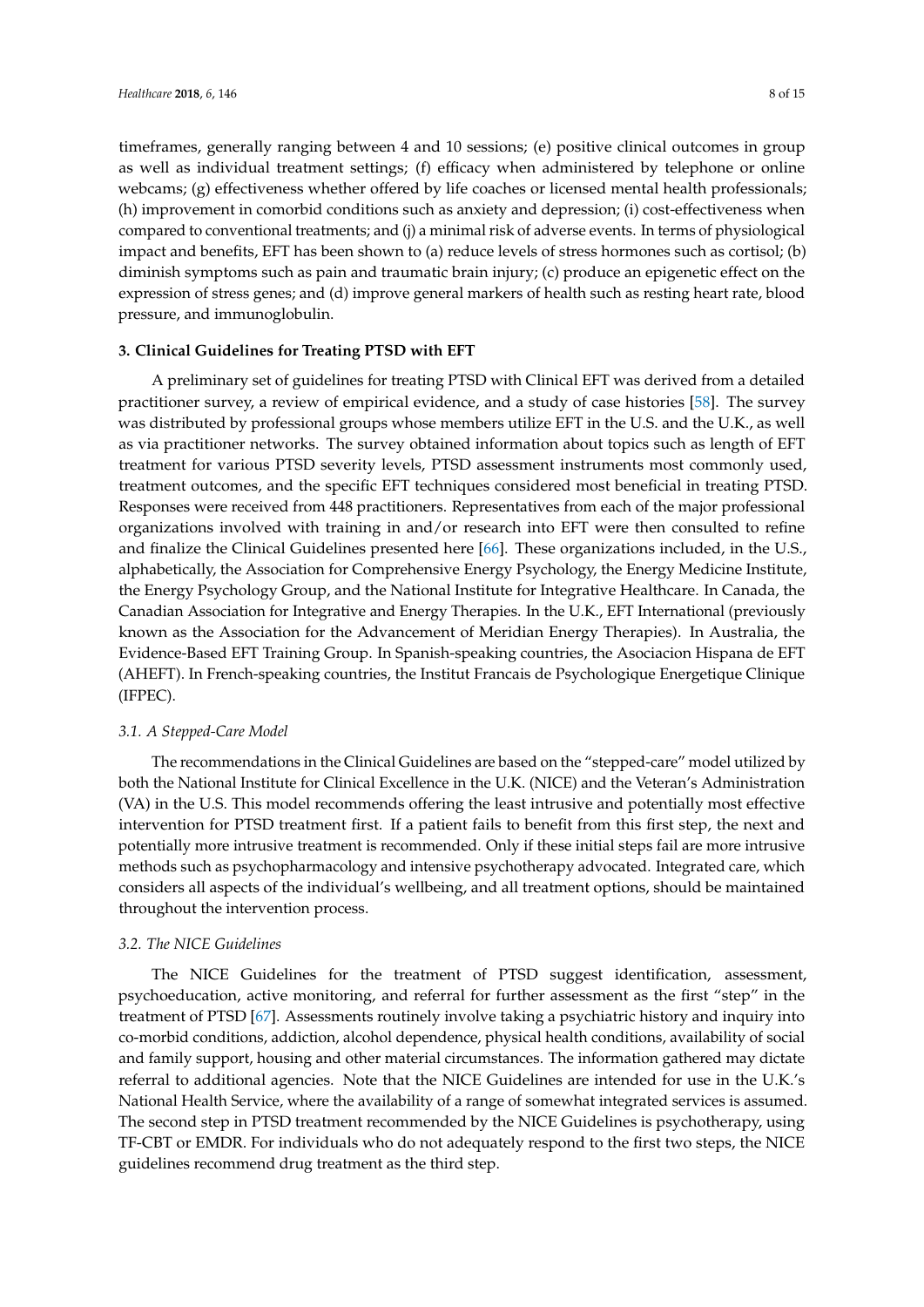## *3.3. The EFT Guidelines*

The Clinical Guidelines presented here are for the use of Clinical EFT as the selected psychotherapy when treating PTSD. The treatment protocol includes five sessions of Clinical EFT for patients who are at risk as evidenced by subclinical PTSD scores and 10 sessions for patients above the clinical cutoff. The recommendation of 10 sessions is the most conservative in the range identified for effective treatment (i.e., the maximum number of sessions usually required for remediation) in the meta-analysis of EFT for PTSD [\[46\]](#page-12-20). These sessions are in addition to treatment as usual. Acupoint tapping can be safely used by clients on a self-help basis, and it is generally taught for managing elevated emotions between sessions. The Guidelines also recommend that clients be offered supplementary resources, including access to online services such as Battle Tap and other tutorials as well as access to social support such as Borrowing Benefits groups that include spouses and other family members.

A third step in treatment intensity is applied with individuals who still suffer with PTSD symptoms following the first two steps. The third step may also be immediately applied for individuals with PTSD combined with a history of developmental trauma. It includes intensive psychotherapy (greater frequency, longer duration, additional clinical protocols, and/or in-patient treatment if dictated by suicidal ideation or other clinical considerations) or psychopharmacology or a combination of the two. The Clinical Guidelines are summarized in Table [1.](#page-8-0)

| Indicator                                                                                                               | <b>Proposed Treatment</b>                                                                                                                                                                                                                                                         |
|-------------------------------------------------------------------------------------------------------------------------|-----------------------------------------------------------------------------------------------------------------------------------------------------------------------------------------------------------------------------------------------------------------------------------|
| PCL-4 * Score of 35–49<br>(at-risk but subclinical)                                                                     | 1st Step: Treatment as usual plus five individual EFT therapy sessions; one<br>instructional consultation on utilizing the Battle Tap interactive online coach;<br>Borrowing Benefits group therapy sessions, inviting the spouse or other family<br>members, may be recommended. |
| PCL-4 Score above 50<br>(PTSD range)                                                                                    | 2nd Step: Treatment as usual plus 10 individual EFT therapy sessions; two<br>instructional consultations on utilizing the Battle Tap interactive online coach;<br>Borrowing Benefits group therapy sessions, inviting the spouse or other family<br>members, may be recommended.  |
| PCL-4 Score above 50 with history<br>of developmental trauma or<br>persistence of PTSD symptoms<br>after Steps 1 and 2. | 3rd Step: As above, with greater frequency, longer duration, additional clinical<br>protocols, and/or in-patient treatment if dictated by suicidal ideation or other<br>clinical considerations OR psychopharmacology OR both.                                                    |

<span id="page-8-0"></span>**Table 1.** Clinical Guidelines for treating post-traumatic stress disorder (PTSD) with Emotion Freedom Techniques (EFT).

\* PTSD Checklist-4.

#### *3.4. Assessment Method*

The Clinical Guidelines for treating PTSD with EFT are based on the PCL-4 (PTSD Checklist-4), a 17-item inventory that is available in military (PCL-M), civilian (PCL-C), and specific trauma (PCL-S) versions [\[68\]](#page-13-17). The PCL-4 is highly validated for estimating the subjective severity of an individual's experience of PTSD symptomology. While a newer version, the PCL-5, has been introduced [\[69\]](#page-13-18), most of the research published in the PTSD literature was performed using the PCL-4. A PCL-4 score of 35–49 is indicative of PTSD risk in veterans, with a score above 50 being the cut-off for a PTSD diagnosis, and a 10 to 20-point reduction in PCL-4 scores being indicative of clinically significant improvement [\[70\]](#page-13-19). The PCL can be administered immediately before or after each session to monitor changes in symptomology. The use of the PCL-4 in the Guidelines is to indicate symptom severity and does not preclude the use of other instruments or the PCL-5 when more research on that version is available.

# *3.5. Applying the Guidelines*

The representatives of the major organizations involved with EFT who helped formulate and refine these Guidelines recommended several additional considerations and cautions for applying them.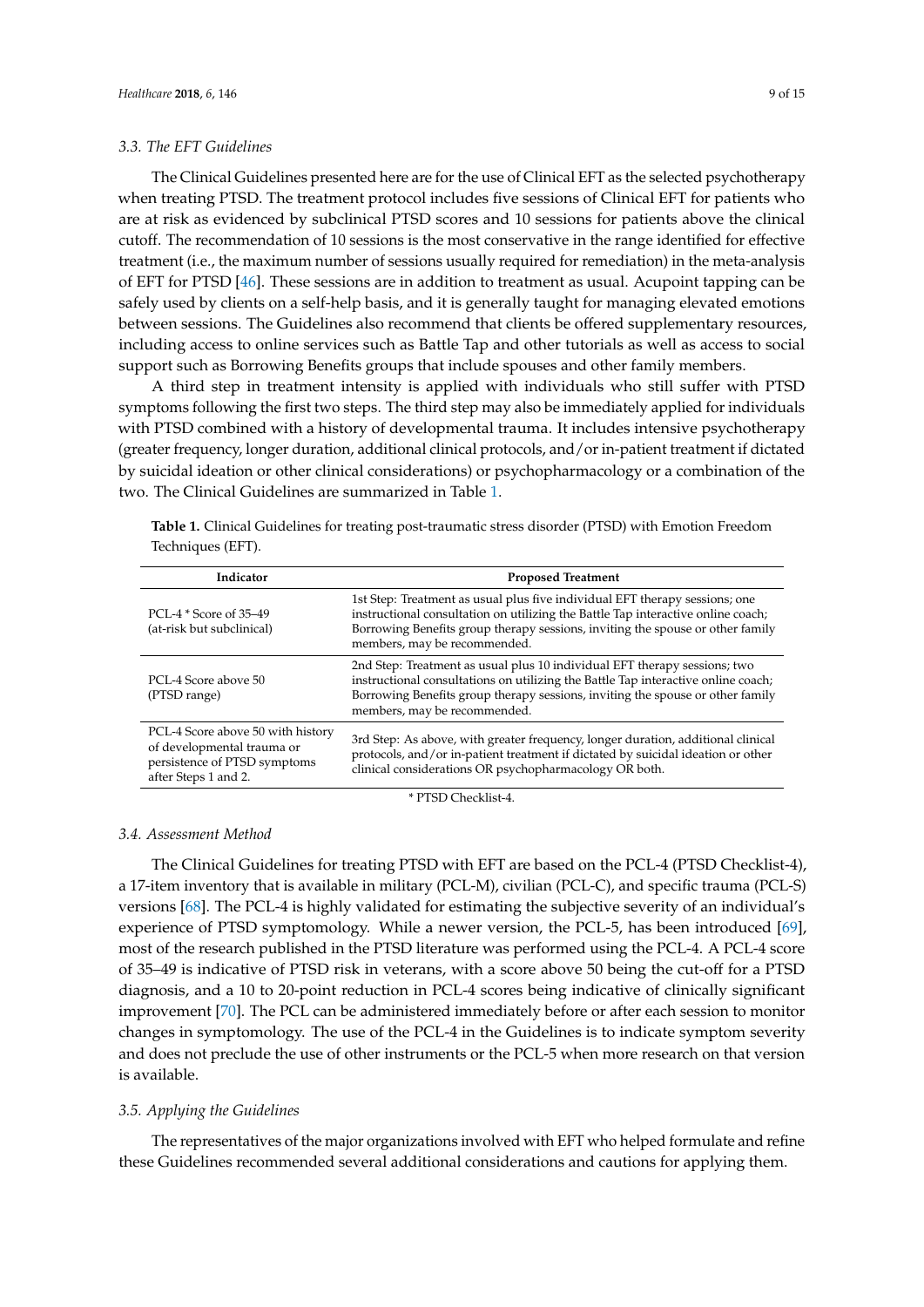#### *3.6. Practitioner Discretion*

In clinical trials, practitioners are required to deliver a method as described in a written treatment manual, and fidelity to that manual is typically monitored by investigators. This strict adherence to a manualized method is a customary standard in research since it ensures that the method, as tested in one study, is the same method tested in another. However, such formulaic applications of a technique are unusual in clinical practice, especially with experienced practitioners. Clinicians are oriented toward patient well-being and will change and combine methods based on their perceptions of what will work best for the client [\[7\]](#page-11-4). Most innovations in both psychology and medicine are due to curious practitioners who tried something new in a challenging client situation [\[33\]](#page-12-7). In most settings, clinicians have wide latitude over the type of treatment employed, provided it is evidence-based. While the Guidelines are consistent with the published literature and expert opinion, they are only guidelines. Guidelines are useful to determine a probable course of treatment, but in practice they may be and should be modified by the clinician—client by client and session by session.

#### *3.7. Developmental Trauma*

While clinical trials have brought symptoms to below PTSD thresholds with 86% to 90% of veterans treated with six sessions of Clinical EFT, there are often a small number of participants who do not respond. It has been hypothesized that the presence of developmental trauma, which was not factored into the research designs, may have been a contributing factor for the non-responders [\[51\]](#page-13-1). In developmental trauma, traumatic events occur while the child's brain, personality, attachment patterns, schemas, and internal models of relationships were still forming. As a result, the neural circuitry of PTSD was firing and wiring in the emotional midbrain during a crucial developmental stage, embedding patterns of stress into the child's interpersonal neurobiology and attachment templates [\[18,](#page-11-15)[71\]](#page-14-0). This type of neurologically formative traumatic experience is believed to shape neural circuitry to a degree that is fundamental to subsequent development [\[17\]](#page-11-14). The success of EFT in treating PTSD suggests that it could also be effective with complex personality and relational difficulties that are rooted in childhood trauma [\[49](#page-12-22)[,71](#page-14-0)[,72\]](#page-14-1). Clinical EFT includes nonverbal somatic procedures, and since developmental trauma is coded non-verbally and may even occur before the acquisition of language, these are likely to be more helpful than primarily cognitive methods. During initial assessment, developmental trauma in clients presenting with clinical PTSD should be noted as a possible factor which might require the treatment to be oriented around the third step specified in the Guidelines.

# *3.8. Unqualified Practitioners*

Because the basic EFT protocol is relatively easy to learn, uncertified, unqualified practitioners have occasionally used it without preliminary assessment of possible psychiatric diagnoses, leading to unfortunate outcomes. While EFT has been successfully applied in the treatment of PTSD by allied care providers such as qualified life coaches [\[73\]](#page-14-2), mastery in the topics covered in existing EFT practitioner training programs is essential for responsible application.

### *3.9. Practitioner Training*

Of Clinical EFT's 48 distinct techniques, several have been carefully developed for use in cases of PTSD and developmental trauma [\[34\]](#page-12-8). The primary organizations certifying practitioners in EFT require a thorough curriculum-based educational program prior to certification. This academic and practice-based training is oriented toward instilling a deep understanding of the essential principles of EFT and developing a core set of skills for its application. These principles and skills are integrated with other pertinent areas of psychological, psychotherapeutic, and neurobiological knowledge. Practice sessions are evaluated and guidance is provided. Ethical issues that can arise in the practice of EFT are explored. If the training is oriented toward individuals who are not already licensed mental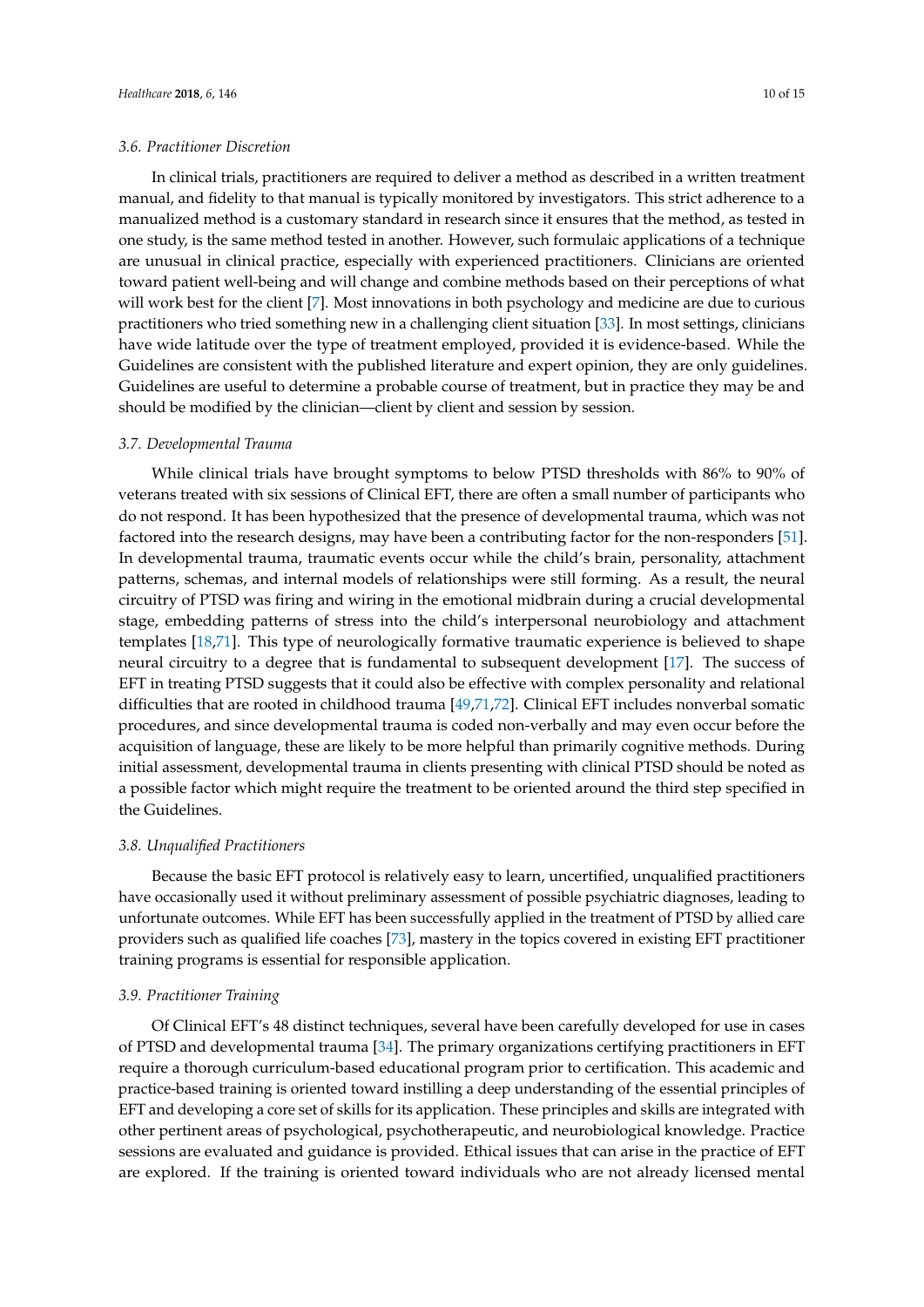health professionals, additional components include recognition of serious psychiatric disorders, the appropriate use of referrals, and other scope of practice issues. In addition, membership in one of the EFT professional organizations, with their detailed codes of ethics, is strongly advised to program graduates.

# *3.10. Relationship with a Primary Care Physician*

Because of the pervasive nature of PTSD symptoms, open communication between the EFT therapist and the client's primary care physician is strongly recommended. Release forms should be signed early when treating PTSD.

## *3.11. Self-Help Applications*

With millions of people having downloaded EFT self-help guides or participated in online trainings over the past quarter-century, the consensus among those teaching people to use EFT on this basis is that the approach is safe and consistently reduces emotional distress [\[42\]](#page-12-16). Practitioners routinely teach EFT to clients early in the therapy and recommend that they use it whenever distressing everyday events occur.

# **4. Conclusions**

Unless cost-effective therapies are implemented rapidly, the estimated cost to the US economy of PTSD in veterans alone could exceed a trillion dollars [\[63\]](#page-13-13). If widely adapted, Clinical EFT promises to be such a cost-effective, evidence-based treatment.

Combining acupressure with elements derived from cognitive and exposure therapies, EFT has been validated in more than 100 clinical trials and has demonstrated efficacy for a range of populations and psychological conditions. Treatment effects have equaled or exceeded those obtained from pharmacological interventions and conventional psychotherapy.

Clinical EFT is generally effective with PTSD in four to 10 sessions. After completion of a high quality yet relatively succinct certification program, it can be responsibly applied in individual or group settings by licensed psychotherapists, allied health care professionals, or qualified life coaches. Simultaneous improvement in comorbid conditions typically accompanies EFT treatments of PTSD.

Clinical Guidelines for applying EFT in the treatment of PTSD have been developed, utilizing a stepped-care approach. Five EFT sessions are recommended for subclinical PTSD symptomology, 10 sessions for clinical PTSD, and intensive psychotherapy or psychopharmacology or both for non-responsive patients or those with a history of developmental trauma. In addition, family support, group EFT utilizing the Borrowing Benefits approach, and online resources may be recommended as adjuncts to individual sessions. As an empirically validated, cost-effective therapy, EFT is recommended as a first-line intervention for clinicians treating PTSD.

**Author Contributions:** The following contributions were made by each author: conceptualization, D.C. and D.F.; methodology, D.C.; writing—original draft preparation, R.S., P.S., D.C. and D.F.; writing—review and editing, D.F., P.M., D.M., D.C., E.B. and P.S.

**Funding:** The Dreamscience Foundation and the Tapping Solution Foundation provided funding for the drafting of this paper.

**Conflicts of Interest:** Authors Boath, Church, Feinstein, MacKay, Mollon, and Stapleton derive income from publications and presentations related to the technique described.

## **References and Note**

- <span id="page-10-0"></span>1. PTSD Alliance. What is PTSD. Available online: <http://www.ptsdalliance.org/about-ptsd/> (accessed on 7 October 2018).
- <span id="page-10-1"></span>2. Kessler, R.C.; Aguilar-Gaxiola, S.; Alonso, J.; Benjet, C.; Bromet, E.J.; Cardoso, G.; Degenhardt, L.; de Girolamo, G.; Dinolova, R.V.; Ferry, F.; et al. Trauma and PTSD in the WHO world mental health surveys. *Eur. J. Psychotraumatol.* **2017**, *8*, 1353383. [\[CrossRef\]](http://dx.doi.org/10.1080/20008198.2017.1353383) [\[PubMed\]](http://www.ncbi.nlm.nih.gov/pubmed/29075426)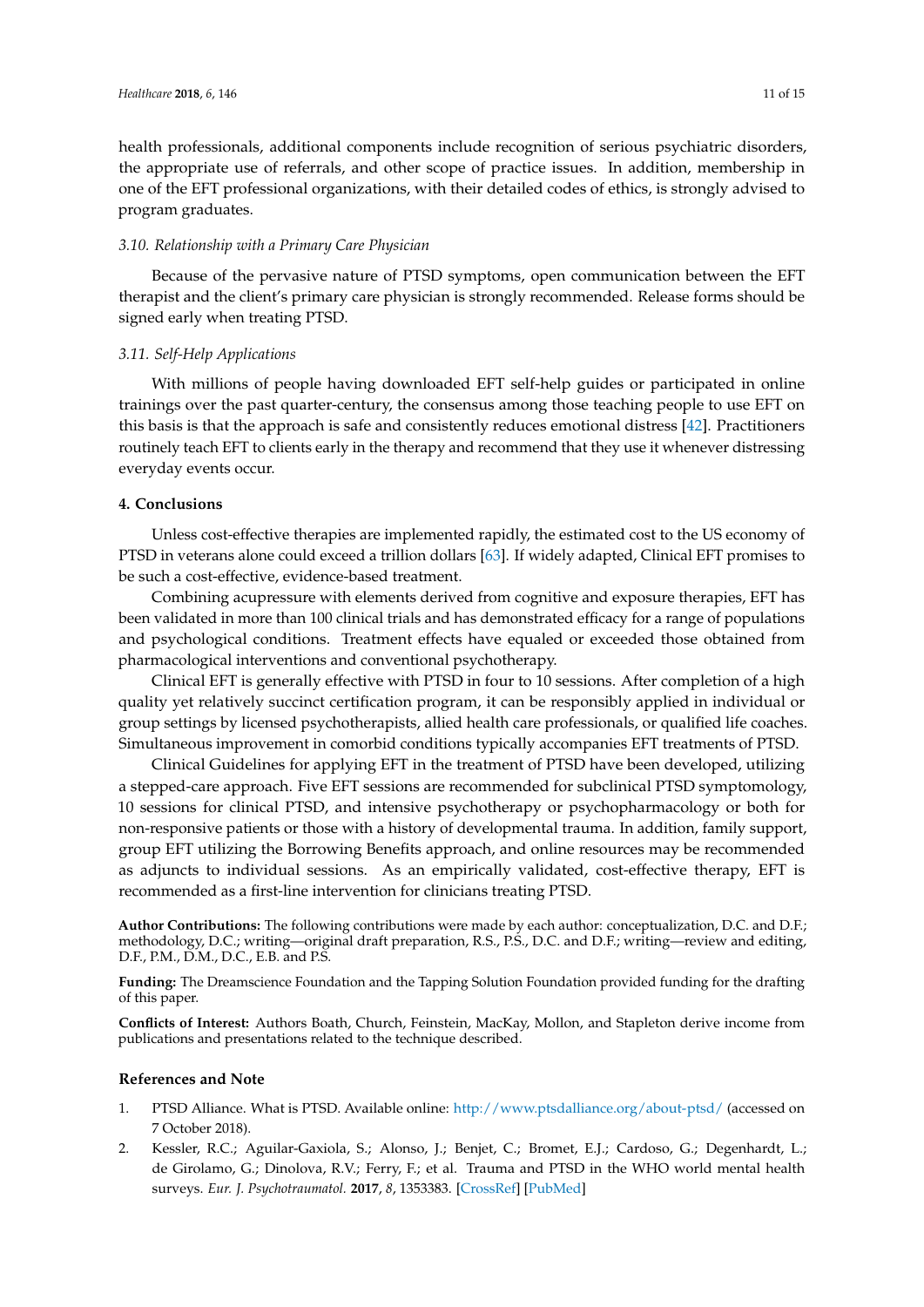- <span id="page-11-0"></span>3. Shalev, A.; Liberzon, I.; Marmar, C. Post-traumatic stress disorder. *N. Engl. J. Med.* **2017**, *376*, 2459–2469. [\[CrossRef\]](http://dx.doi.org/10.1056/NEJMra1612499) [\[PubMed\]](http://www.ncbi.nlm.nih.gov/pubmed/28636846)
- <span id="page-11-1"></span>4. Kessler, R.C.; Sonnega, A.; Bromet, E.; Hughes, M.; Nelson, C.B. Posttraumatic stress disorder in the National Comorbidity Survey. *Arch. Gen. Psychiatry* **1995**, *52*, 1048–1060. [\[CrossRef\]](http://dx.doi.org/10.1001/archpsyc.1995.03950240066012) [\[PubMed\]](http://www.ncbi.nlm.nih.gov/pubmed/7492257)
- <span id="page-11-2"></span>5. Steenkamp, M.M.; Litz, B.T.; Hoge, C.W.; Marmar, C.R. Psychotherapy for military-related PTSD: A review of randomized clinical trials. *J. Am. Med. Assoc.* **2015**, *314*, 489–500. [\[CrossRef\]](http://dx.doi.org/10.1001/jama.2015.8370) [\[PubMed\]](http://www.ncbi.nlm.nih.gov/pubmed/26241600)
- <span id="page-11-3"></span>6. Eftekhari, A.; Ruzek, J.I.; Crowley, J.J.; Rosen, C.S.; Greenbaum, M.A.; Karlin, B.E. Effectiveness of national implementation of prolonged exposure therapy in veterans affairs care. *JAMA Psychiatry* **2013**, *70*, 949–955. [\[CrossRef\]](http://dx.doi.org/10.1001/jamapsychiatry.2013.36) [\[PubMed\]](http://www.ncbi.nlm.nih.gov/pubmed/23863892)
- <span id="page-11-4"></span>7. Alexander, W. Pharmacotherapy for post-traumatic stress disorder in combat veterans: Focus on antidepressants and atypical antipsychotic agents. *Pharm. Ther.* **2012**, *37*, 32–38.
- <span id="page-11-5"></span>8. Lancaster, C.L.; Teeters, J.B.; Gros, D.F.; Back, S.E. Posttraumatic stress disorder: Overview of evidence-based assessment and treatment. *J. Clin. Med.* **2016**, *5*, 105–118. [\[CrossRef\]](http://dx.doi.org/10.3390/jcm5110105)
- <span id="page-11-6"></span>9. Grinage, B.D. Diagnosis and management of post-traumatic stress disorder. *Am. Fam. Physician* **2003**, *68*, 2401–2409.
- <span id="page-11-7"></span>10. Atwoli, L.; Stein, D.J.; Koenen, K.C.; McLaughlin, K.A. Epidemiology of posttraumatic stress disorder: Prevalence, correlates and consequences. *Curr. Opin. Psychiatry* **2015**, *28*, 307–311. [\[CrossRef\]](http://dx.doi.org/10.1097/YCO.0000000000000167)
- <span id="page-11-8"></span>11. Gradus, J.L. Epidemiology of PTSD. National Center for PTSD. 2017. Available online: [https://www.ptsd.](https://www.ptsd.va.gov/professional/PTSD-overview/epidemiological-facts-ptsd.asp) [va.gov/professional/PTSD-overview/epidemiological-facts-ptsd.asp](https://www.ptsd.va.gov/professional/PTSD-overview/epidemiological-facts-ptsd.asp) (accessed on 7 October 2018).
- <span id="page-11-9"></span>12. Santiago, P.N.; Ursano, R.J.; Gray, C.L.; Pynoos, R.S.; Spiegel, D.; Lewis-Fernandez, R.; Friedman, M.J.; Fullerton, C.S. A systematic review of PTSD prevalence and trajectories in DSM-5 defined trauma exposed populations: Intentional and non-intentional traumatic events. *PLoS ONE* **2013**, *8*, e59236. [\[CrossRef\]](http://dx.doi.org/10.1371/journal.pone.0059236)
- <span id="page-11-10"></span>13. Dunlop, B.W.; Kaye, J.L.; Youngner, C.; Rothbaum, B. Assessing treatment-resistant posttraumatic stress disorder: The Emory treatment resistance interview for PTSD (E-TRIP). *Behav. Sci.* **2014**, *4*, 511–527. [\[CrossRef\]](http://dx.doi.org/10.3390/bs4040511) [\[PubMed\]](http://www.ncbi.nlm.nih.gov/pubmed/25494488)
- <span id="page-11-11"></span>14. Morina, N.; Wicherts, J.M.; Lobbrecht, J.; Priebe, S. Remission from post-traumatic stress disorder in adults: A systematic review and meta-analysis of long term outcome studies. *Clin. Psychol. Rev.* **2014**, *34*, 249–255. [\[CrossRef\]](http://dx.doi.org/10.1016/j.cpr.2014.03.002) [\[PubMed\]](http://www.ncbi.nlm.nih.gov/pubmed/24681171)
- <span id="page-11-12"></span>15. Reisman, M. PTSD treatment for veterans: What's working, what's new, and what's next. *Pharm. Ther.* **2016**, *41*, 623–634.
- <span id="page-11-13"></span>16. Van der Kolk, B.A. Developmental trauma disorder: Toward a rational diagnosis for children with complex trauma histories. *Psychiatr. Ann.* **2005**, *35*, 401–408. [\[CrossRef\]](http://dx.doi.org/10.3928/00485713-20050501-06)
- <span id="page-11-14"></span>17. Van der Kolk, B.A. *The Body Keeps the Score: Brain, Mind, and Body in the Healing of Trauma*; Penguin Books: New York, NY, USA, 2015.
- <span id="page-11-15"></span>18. Schore, A.N. *Affect Regulation and the Origin of the Self: The Neurobiology of Emotional Development*; Routledge: New York, NY, USA, 2016.
- <span id="page-11-16"></span>19. World Health Organisation. *The ICD-11 Classification of Mental and Behavioural Disorders: Clinical Descriptions and Diagnostic Guidelines*; World Health Organisation: Geneva, Switzerland, 2018.
- <span id="page-11-17"></span>20. Andrews, B.; Brewin, C.R.; Philpott, R.; Stewart, L. Delayed-onset posttraumatic stress disorder: A systematic review of the evidence. *Am. J. Psychiatry* **2007**, *164*, 1319–1326. [\[CrossRef\]](http://dx.doi.org/10.1176/appi.ajp.2007.06091491)
- <span id="page-11-18"></span>21. Friedman, M.J.; Davidson, J.R. Pharmacotherapy for PTSD. In *Handbook of PTSD: Science and Practice*, 2nd ed.; Friedman, M.J., Keane, T.M., Resick, P.A., Eds.; The Guilford Press: New York, NY, USA, 2007; pp. 376–405.
- <span id="page-11-19"></span>22. Londborg, P.D.; Hegel, M.T.; Goldstein, S.; Goldstein, D.; Himmelhoch, J.M.; Maddock, R.; Patterson, W.M.; Farfel, G.M. Sertraline treatment of posttraumatic stress disorder: Results of 24 weeks of open-label continuation treatment. *J. Clin. Psychiatry* **2001**, *62*, 325–331. [\[CrossRef\]](http://dx.doi.org/10.4088/JCP.v62n0503) [\[PubMed\]](http://www.ncbi.nlm.nih.gov/pubmed/11411812)
- <span id="page-11-20"></span>23. Watts, B.V. Meta-analysis of the efficacy of treatments for posttraumatic stress disorder. *J. Clin. Psychiatry* **2013**, *74*, 541–550. [\[CrossRef\]](http://dx.doi.org/10.4088/JCP.12r08225)
- <span id="page-11-21"></span>24. Foa, E.B.; Hembree, E.A.; Cahill, S.P.; Rauch, S.A.; Riggs, D.S.; Feeny, N.C.; Yadin, E. Randomized trial of prolonged exposure for posttraumatic stress disorder with and without cognitive restructuring: Outcome at academic and community clinics. *J. Consult. Clin. Psychol.* **2005**, *73*, 953–964. [\[CrossRef\]](http://dx.doi.org/10.1037/0022-006X.73.5.953)
- <span id="page-11-22"></span>25. Resick, P.A.; Monson, C.M.; Chard, K.M. *Cognitive Processing Therapy: Veteran/Military Version*; Department of Veterans' Affairs: Washington, DC, USA, 2007.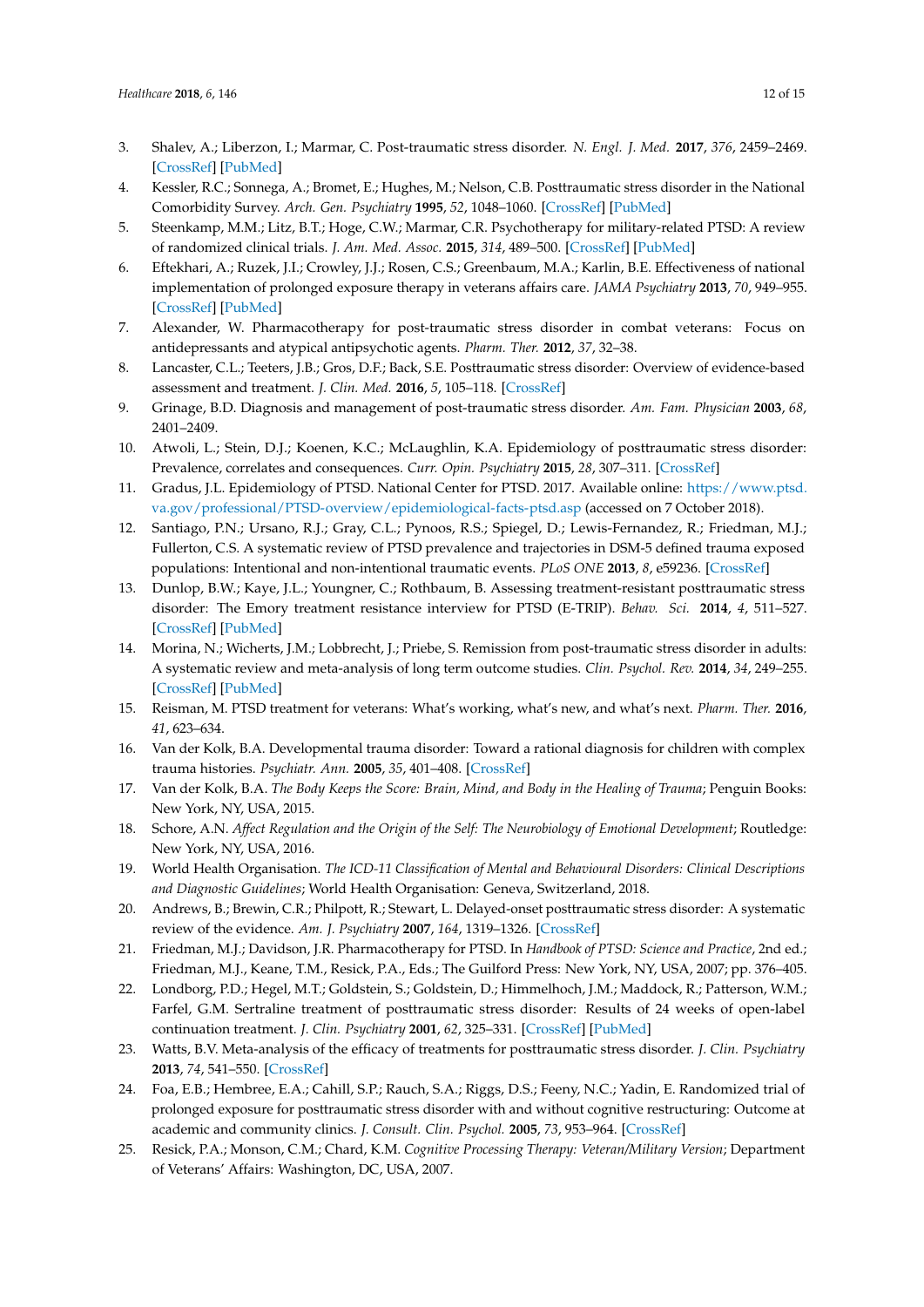- <span id="page-12-0"></span>26. Resick, P.A.; Nishith, P.; Weaver, T.L.; Astin, M.C.; Feuer, C.A. A comparison of cognitive-processing therapy with prolonged exposure and a waiting condition for the treatment of chronic posttraumatic stress disorder in female rape victims. *J. Consult. Clin. Psychol.* **2002**, *70*, 867–879. [\[CrossRef\]](http://dx.doi.org/10.1037/0022-006X.70.4.867)
- <span id="page-12-1"></span>27. Ponniah, K.; Hollon, S.D. Empirically supported psychological treatment for adult acute stress and posttraumatic stress disorder: A review. *Depress. Anxiety* **2009**, *26*, 1086–1109. [\[CrossRef\]](http://dx.doi.org/10.1002/da.20635)
- <span id="page-12-2"></span>28. Powers, M.B.; Halpern, J.M.; Ferenschak, M.P.; Cillihan, S.J.; Foa, E.B. A meta-analytic review of prolonged exposure for posttraumatic stress disorder. *Clin. Psychol. Rev.* **2010**, *30*, 635–641. [\[CrossRef\]](http://dx.doi.org/10.1016/j.cpr.2010.04.007) [\[PubMed\]](http://www.ncbi.nlm.nih.gov/pubmed/20546985)
- <span id="page-12-3"></span>29. Shapiro, F. *Eye Movement Desensitization and Reprocessing. Basic Principles, Protocols, and Procedures*, 2nd ed.; Guilford: New York, NY, USA, 2001.
- <span id="page-12-4"></span>30. Shapiro, F.; Maxfield, L. Eye movement desensitization and reprocessing (EMDR): Information processing in the treatment of trauma. *J. Clin. Psychol.* **2001**, *58*, 933–946. [\[CrossRef\]](http://dx.doi.org/10.1002/jclp.10068) [\[PubMed\]](http://www.ncbi.nlm.nih.gov/pubmed/12115716)
- <span id="page-12-5"></span>31. Xue, C.; Ge, Y.; Tang, B.; Liu, Y.; Kang, P.; Wang, M.; Zhang, L. A meta-analysis of risk factors for combat-related PTSD among military personnel and veterans. *PLoS ONE* **2015**, *10*, e0120270. [\[CrossRef\]](http://dx.doi.org/10.1371/journal.pone.0120270) [\[PubMed\]](http://www.ncbi.nlm.nih.gov/pubmed/25793582)
- <span id="page-12-6"></span>32. Chambless, D.; Hollon, S.D. Defining empirically supported therapies. *J. Consult. Clin. Psychol.* **1998**, *66*, 7–18. [\[CrossRef\]](http://dx.doi.org/10.1037/0022-006X.66.1.7) [\[PubMed\]](http://www.ncbi.nlm.nih.gov/pubmed/9489259)
- <span id="page-12-7"></span>33. Church, D.; Feinstein, D.; Palmer-Hoffman, J.; Stein, P.K.; Tranguch, A. Empirically supported psychological treatments: The challenge of evaluating clinical innovations. *J. Nerv. Ment. Dis.* **2014**, *202*, 699–709. [\[CrossRef\]](http://dx.doi.org/10.1097/NMD.0000000000000188) [\[PubMed\]](http://www.ncbi.nlm.nih.gov/pubmed/25265265)
- <span id="page-12-8"></span>34. Church, D. *The EFT Manual*, 3rd ed.; Energy Psychology Press: Santa Rosa, CA, USA, 2013.
- <span id="page-12-9"></span>35. Church, D.; Stapleton, P.; Gallo, F.; Yang, A. Is acupressure an active or inert ingredient in Emotional Freedom Techniques (EFT)? A meta-analysis of component studies. *J. Nerv. Ment. Dis.* **2018**, *206*, 783–793. [\[CrossRef\]](http://dx.doi.org/10.1097/NMD.0000000000000878)
- <span id="page-12-10"></span>36. Church, D.; Yount, G.; Brooks, A. The effect of emotional freedom techniques on stress biochemistry: A randomized controlled trial. *J. Nerv. Ment. Dis.* **2012**, *200*, 891–896. [\[CrossRef\]](http://dx.doi.org/10.1097/NMD.0b013e31826b9fc1)
- <span id="page-12-11"></span>37. Stapleton, P.; Buchan, C.; Mitchell, I.; McGrath, J.; Gorton, P.; Carter, B. Neural changes in overweight adults with food cravings after Emotional Freedom Techniques treatment: Pilot data from a clinical trial. **2018**, under review.
- <span id="page-12-12"></span>38. Maharaj, M.E. Differential gene expression after Emotional Freedom Techniques (EFT) treatment: A novel pilot protocol for salivary mRNA assessment. *Energy Psychol. Theory Res. Treat.* **2016**, *8*, 17–32. [\[CrossRef\]](http://dx.doi.org/10.9769/EPJ.2016.8.1.MM)
- <span id="page-12-13"></span>39. Church, D.; Yount, G.; Rachlin, K.; Fox, L.; Nelms, J. Epigenetic effects of PTSD remediation in veterans using clinical emotional freedom techniques: A randomized controlled pilot study. *Am. J. Health Promot.* **2018**, *32*, 112–122. [\[CrossRef\]](http://dx.doi.org/10.1177/0890117116661154)
- <span id="page-12-14"></span>40. Feinstein, D. Acupoint stimulation in treating psychological disorders: Evidence of efficacy. *Rev. Gen. Psychol.* **2012**, *16*, 364–380. [\[CrossRef\]](http://dx.doi.org/10.1037/a0028602)
- <span id="page-12-15"></span>41. Church, D. Clinical EFT as an evidence-based practice for the treatment of psychological and physiological conditions. *Psychology* **2013**, *4*, 4646–4654. [\[CrossRef\]](http://dx.doi.org/10.4236/psych.2013.48092)
- <span id="page-12-16"></span>42. Clond, M. Emotional freedom techniques for anxiety: A systematic review with eta-analysis. *J. Nerv. Ment. Dis.* **2016**, *204*, 388–395. [\[CrossRef\]](http://dx.doi.org/10.1097/NMD.0000000000000483) [\[PubMed\]](http://www.ncbi.nlm.nih.gov/pubmed/26894319)
- <span id="page-12-17"></span>43. Nelms, J.; Castel, D. A systematic review and meta-analysis of randomised and non-randomised trials of emotional freedom techniques (EFT) for the treatment of depression. *Explor. J. Sci. Heal.* **2016**, *12*, 416–426. [\[CrossRef\]](http://dx.doi.org/10.1016/j.explore.2016.08.001)
- <span id="page-12-18"></span>44. Sebastian, B.; Nelms, J. The effectiveness of emotional freedom techniques in the treatment of posttraumatic stress disorder: A meta-analysis. *Explor. J. Sci. Heal.* **2017**, *13*, 16–25. [\[CrossRef\]](http://dx.doi.org/10.1016/j.explore.2016.10.001) [\[PubMed\]](http://www.ncbi.nlm.nih.gov/pubmed/27889444)
- <span id="page-12-19"></span>45. Libretto, S.; Hilton, L.; Gorodn, S.; Zhang, W. Effects of Integrative PTSD Treatment in a Military Health Setting. *Energy Psychol. Theory Res. Treat.* **2015**, *7*, 33–44. [\[CrossRef\]](http://dx.doi.org/10.9769/EPJ.2015.11.01.SL)
- <span id="page-12-20"></span>46. Becker, B.C.; Zayfert, C.; Anderson, E. A survey of psychologists' attitudes towards and utilization of exposure therapy for PTSD. *Behav. Res. Ther.* **2004**, *42*, 277–292. [\[CrossRef\]](http://dx.doi.org/10.1016/S0005-7967(03)00138-4)
- <span id="page-12-21"></span>47. Cloitre, M.; Courtois, C.A.; Charuvastra, A.; Carapezza, R.; Stolbach, B.C.; Green, B.L. Treatment of complex PTSD: Results of the ISTSS expert clinician survey on best practices. *J. Trauma. Stress* **2011**, *24*, 615–627. [\[CrossRef\]](http://dx.doi.org/10.1002/jts.20697)
- 48. Mollon, P. *Psychoanalytic Energy Psychotherapy*; Karnac: London, UK, 2008.
- <span id="page-12-22"></span>49. Mollon, P. *Remembering Trauma. A Clinician's Guide to Memory and Illusion*; Whurr/Wiley: London, UK, 2002.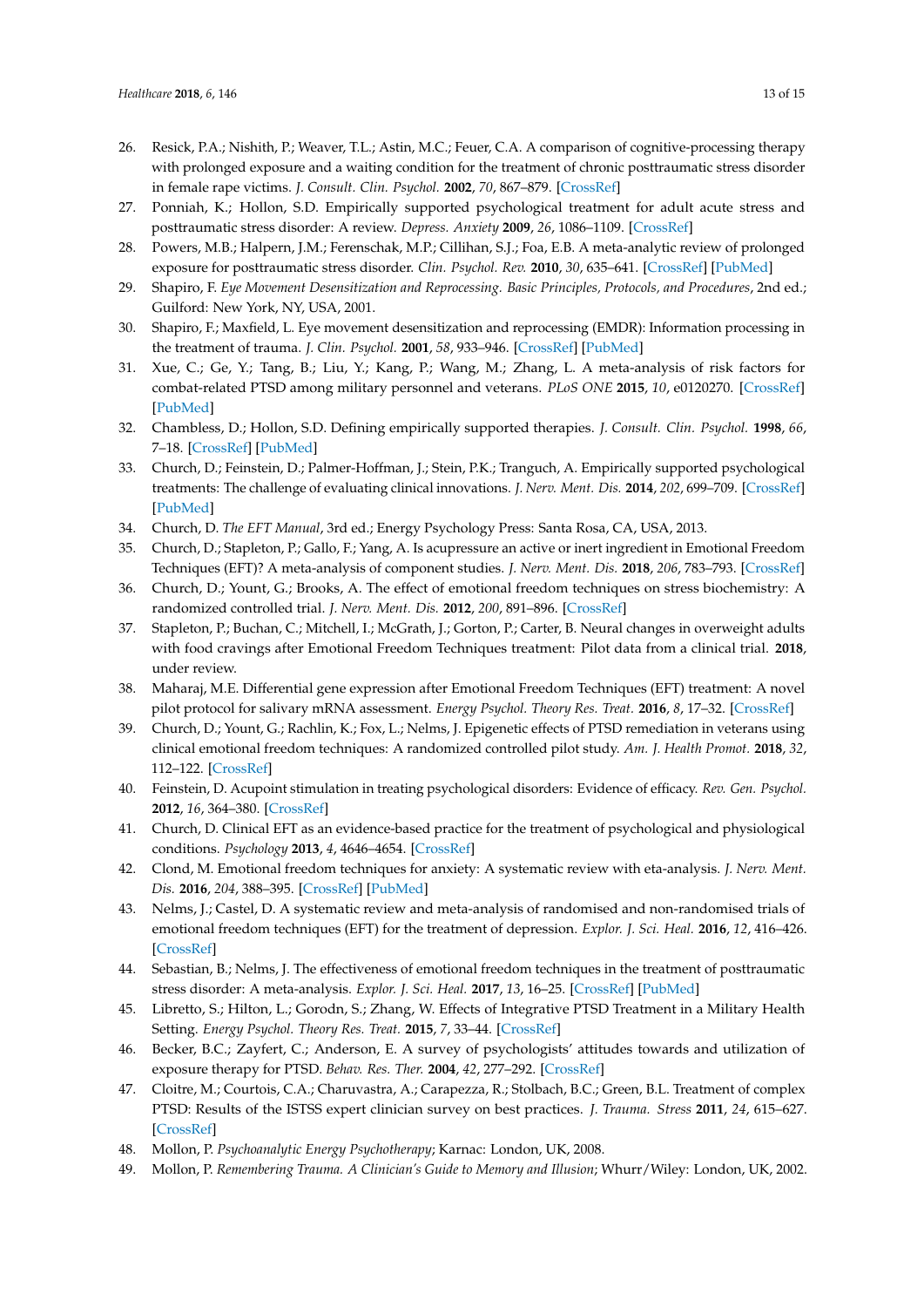- <span id="page-13-0"></span>50. Church, D. Veterans Administration Approves EFT (Emotional Freedom Techniques) Treatment. *Huffington Post* **2017**. Available online: [https://www.huffingtonpost.com/entry/veterans-administration-approves](https://www.huffingtonpost.com/entry/veterans-administration-approves-eft-emotional-freedom_us_597fc82ee4b0cb4fc1c73be2)[eft-emotional-freedom\\_us\\_597fc82ee4b0cb4fc1c73be2](https://www.huffingtonpost.com/entry/veterans-administration-approves-eft-emotional-freedom_us_597fc82ee4b0cb4fc1c73be2) (accessed on 4 June 2018).
- <span id="page-13-1"></span>51. Palmer-Hoffman, J.; Brooks, A.J. Psychological symptom change after group application of emotional freedom techniques (EFT). *Energy Psychol. Theory Res. Treat.* **2011**, *3*, 33–38. [\[CrossRef\]](http://dx.doi.org/10.9769/EPJ.2011.3.1.JPH)
- <span id="page-13-2"></span>52. Bach, D.; Groesbeck, G.; Stapleton, P.; Banton, S.; Blickheuser, K.; Church, D. Clinical EFT (Emotional Freedom Techniques) improves multiple physiological markers of health. *J. Integr. Complement. Altern. Med.* **2016**, *4*, 645–654.
- <span id="page-13-3"></span>53. Church, D.; House, D. Borrowing benefits: Group treatment with Clinical Emotional Freedom Techniques is associated with simultaneous reductions in posttraumatic stress disorder, anxiety, and depression symptoms. *J. Evid. Based Integr. Med.* **2018**, *23*, 2156587218756510. [\[CrossRef\]](http://dx.doi.org/10.1177/2156587218756510) [\[PubMed\]](http://www.ncbi.nlm.nih.gov/pubmed/29468884)
- <span id="page-13-8"></span>54. Church, D.; Brooks, A.J. The effect of a brief EFT (Emotional Freedom Techniques) self-intervention on anxiety, depression, pain, and cravings in healthcare workers. *Integr. Med. A Clin. J.* **2010**, *9*, 40–44.
- <span id="page-13-4"></span>55. Brattberg, G. Self-administered EFT (Emotional Freedom Techniques) in individuals with fibromyalgia: A randomized trial. *Integr. Med. A Clin. J.* **2008**, *7*, 30–35.
- <span id="page-13-5"></span>56. Hartung, J.; Stein, P. Telephone delivery of EFT (Emotional Freedom Techniques) remediates PTSD symptoms in veterans: A randomized controlled trial. *Energy Psychol. Theory Res. Treat.* **2012**, *4*, 33–42.
- <span id="page-13-6"></span>57. Church, D.; Stern, S.; Boath, E.; Stewart, A.; Feinstein, D.; Clond, M. Using emotional freedom techniques (EFT) to treat PTSD in veterans: A review of the evidence, survey of practitioners, and proposed clinical guidelines. *Perm. J.* **2017**, *21*, 16–100. [\[CrossRef\]](http://dx.doi.org/10.7812/TPP/16-100)
- <span id="page-13-7"></span>58. Church, D.; Brooks, A.J. CAM and energy psychology techniques remediate PTSD symptoms in veterans and spouses. *Explor. J. Sci. Heal.* **2014**, *10*, 24–33. [\[CrossRef\]](http://dx.doi.org/10.1016/j.explore.2013.10.006)
- <span id="page-13-9"></span>59. Church, D.; Palmer-Hoffman, J. TBI symptoms improve after PTSD remediation with Emotional Freedom Techniques. *Traumatology* **2014**, *20*, 172–181. [\[CrossRef\]](http://dx.doi.org/10.1037/h0099831)
- <span id="page-13-10"></span>60. Geronilla, L.; Minewiser, L.; Mollon, P.; McWilliams, M.; Clond, M. EFT (Emotional Freedom Techniques) remediates PTSD and psychological symptoms in veterans: A randomized controlled replication trial. *Energy Psychol. Theory Res. Treat.* **2016**, *8*, 29–41. [\[CrossRef\]](http://dx.doi.org/10.9769/EPJ.2016.8.2.LG)
- <span id="page-13-11"></span>61. Church, D.; Sparks, T.; Clond, M. EFT (Emotional Freedom Techniques) and resiliency in veterans at risk for PTSD: A randomized controlled trial. *Explor. J. Sci. Heal.* **2016**, *12*, 355–365. [\[CrossRef\]](http://dx.doi.org/10.1016/j.explore.2016.06.012)
- <span id="page-13-12"></span>62. Church, D. Reductions in pain, depression, and anxiety symptoms after PTSD remediation in veterans. *Explor. J. Sci. Heal.* **2014**, *10*, 162–169. [\[CrossRef\]](http://dx.doi.org/10.1016/j.explore.2014.02.005)
- <span id="page-13-13"></span>63. Gilomen, S.A.; Lee, C.W. The efficacy of acupoint stimulation in the treatment of psychological distress: A meta-analysis. *J. Behav. Ther. Exp. Psychiatry* **2015**, *48*, 140–148. [\[CrossRef\]](http://dx.doi.org/10.1016/j.jbtep.2015.03.012) [\[PubMed\]](http://www.ncbi.nlm.nih.gov/pubmed/25863484)
- 64. Karatzias, T.; Power, K.; Brown, K.; McGoldrick, T.; Begum, M.; Young, J.; Loughran, P.; Chowliara, Z.; Adams, S. A controlled comparison of the effectiveness and efficiency of two psychological treatments for Posttraumatic Stress Disorder: Eye Movement Desensitization and Reprocessing vs Emotional Freedom Techniques. *J. Nerv. Ment. Disord.* **2011**, *199*, 372–378. [\[CrossRef\]](http://dx.doi.org/10.1097/NMD.0b013e31821cd262) [\[PubMed\]](http://www.ncbi.nlm.nih.gov/pubmed/21629014)
- <span id="page-13-14"></span>65. MacKay, D. EFT Consortium meeting minutes, 17:00–18:15 GMT, 17 August 2018.
- <span id="page-13-15"></span>66. National Institute for Clinical Excellence. Post-Traumatic Stress Disorder (PTSD): The Management of PTSD in Adults and Children in Primary and Secondary Care. 2005. Available online: [https://www.nice.org.uk/](https://www.nice.org.uk/guidance/cg26) [guidance/cg26](https://www.nice.org.uk/guidance/cg26) (accessed on 3 June 2018).
- <span id="page-13-16"></span>67. Wilkins, K.C.; Lang, A.J.; Norman, S.B. Synthesis of the Psychometric Properties of the PTSD Checklist (PCL) Military, Civilian, and Specific Versions. *Depress. Anxiety* **2011**, *28*, 596–606. [\[CrossRef\]](http://dx.doi.org/10.1002/da.20837) [\[PubMed\]](http://www.ncbi.nlm.nih.gov/pubmed/21681864)
- <span id="page-13-17"></span>68. Blevins, C.A.; Weathers, F.W.; Davis, M.T.; Witte, T.K.; Domino, J.L. The Posttraumatic Stress Disorder Checklist for *DSM-5* (PCL-5): Development and initial psychometric evaluation. *J. Trauma. Stress* **2015**, *28*, 489–498. [\[CrossRef\]](http://dx.doi.org/10.1002/jts.22059) [\[PubMed\]](http://www.ncbi.nlm.nih.gov/pubmed/26606250)
- <span id="page-13-18"></span>69. Bliese, P.D.; Wright, K.M.; Adler, A.B.; Cabrera, O.; Castro, C.A.; Hoge, C.W. Validating the primary care posttraumatic stress disorder screen and the posttraumatic stress disorder checklist with soldiers returning from combat. *J. Consult. Clin. Psychol.* **2008**, *76*, 272–281. [\[CrossRef\]](http://dx.doi.org/10.1037/0022-006X.76.2.272) [\[PubMed\]](http://www.ncbi.nlm.nih.gov/pubmed/18377123)
- <span id="page-13-19"></span>70. Beutler, L.E. Have all won and must all have prizes? Revisiting Luborsky et al.'s verdict. *J. Consult. Clin. Psychol.* **1991**, *59*, 226–232. [\[CrossRef\]](http://dx.doi.org/10.1037/0022-006X.59.2.226) [\[PubMed\]](http://www.ncbi.nlm.nih.gov/pubmed/2030180)